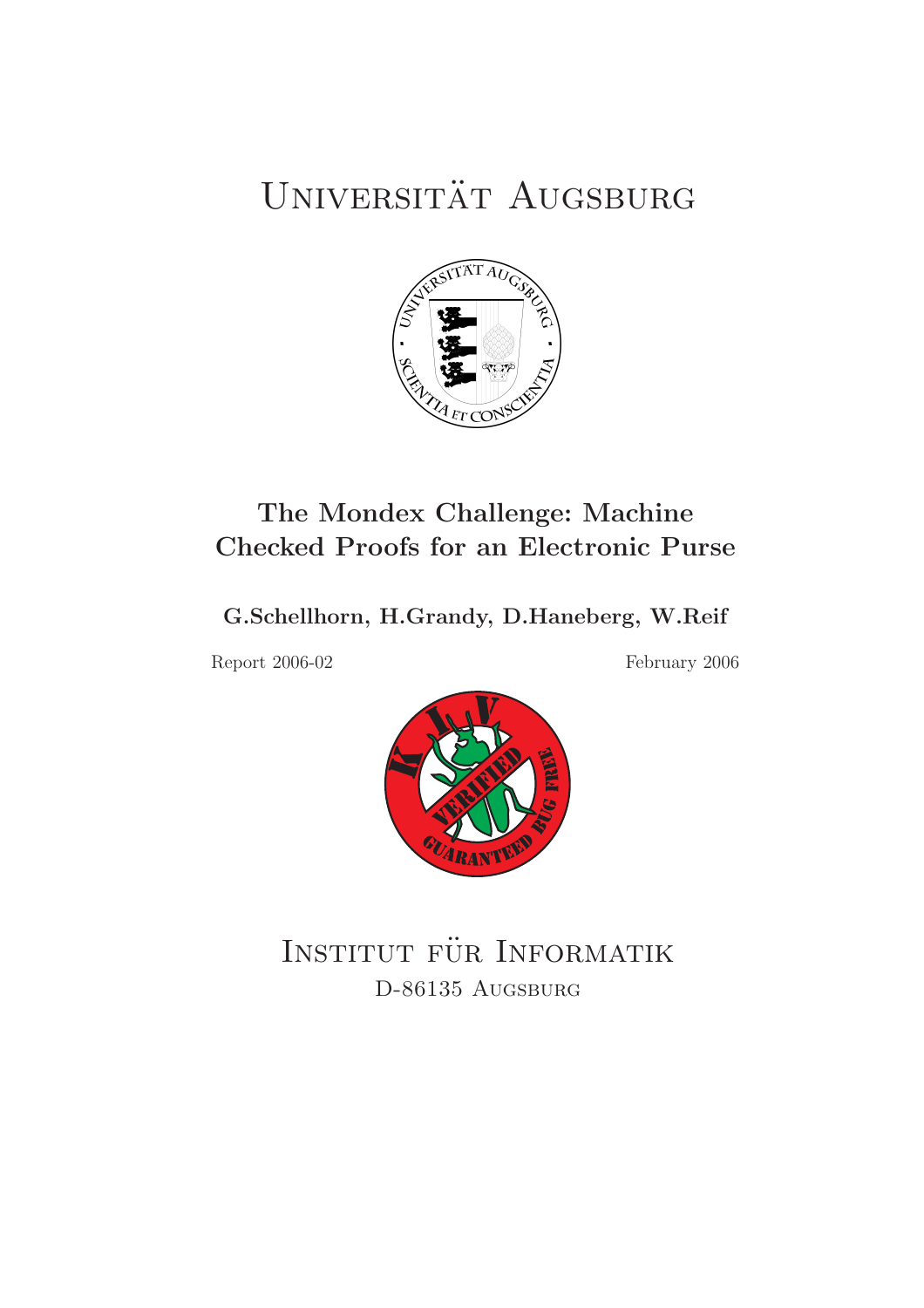Copyright © G.Schellhorn, H.Grandy, D.Haneberg, W.Reif Institut für Informatik Universität Augsburg D–86135 Augsburg, Germany http://www.Informatik.Uni-Augsburg.DE — all rights reserved —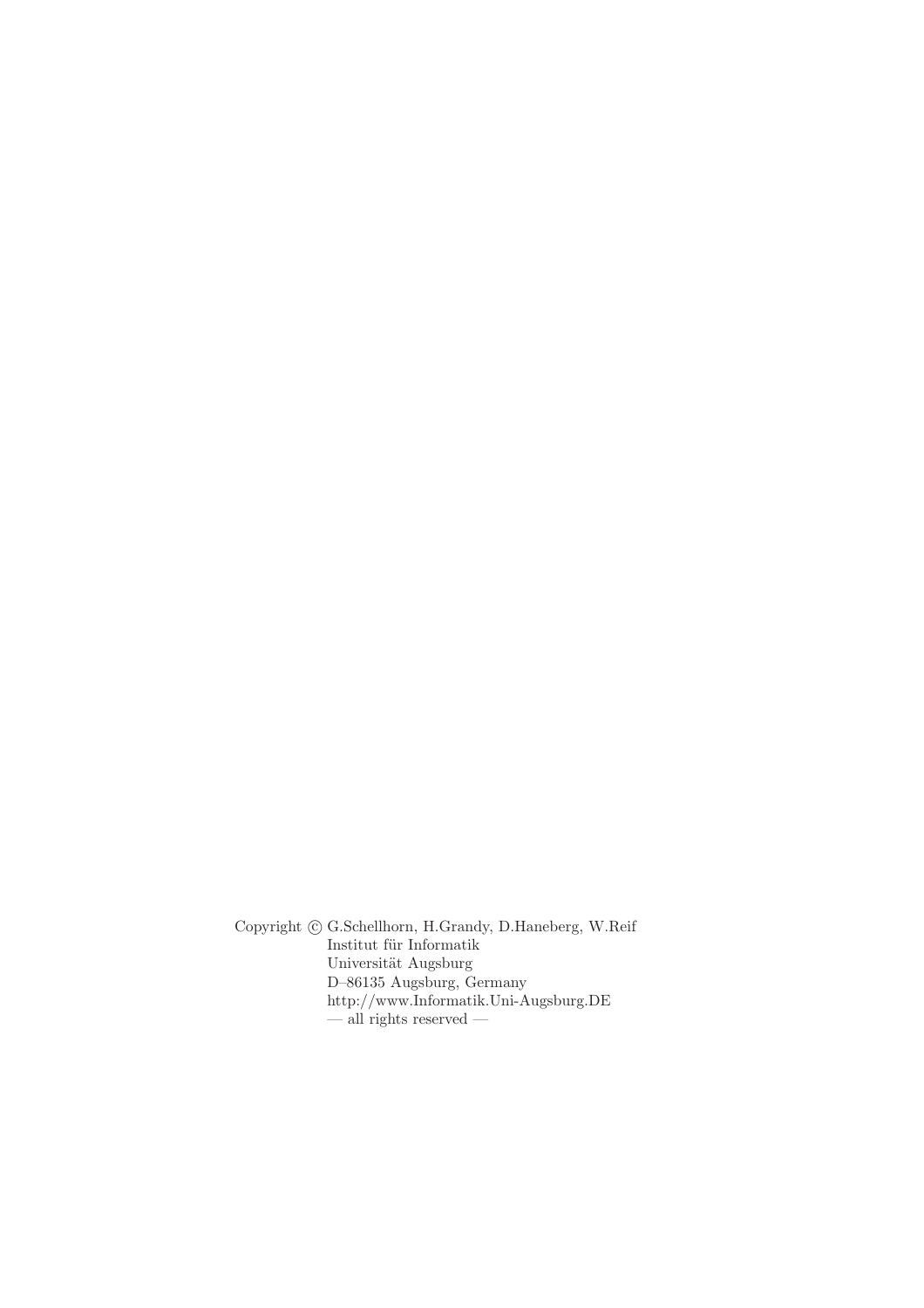### The Mondex Challenge: Machine Checked Proofs for an Electronic Purse

Gerhard Schellhorn, Holger Grandy, Dominik Haneberg, and Wolfgang Reif

Lehrstuhl für Softwaretechnik und Programmiersprachen, Universität Augsburg, D-86135 Augsburg, Germany {schellhorn,grandy,haneberg,reif}@informatik.uni-augsburg.de

Abstract. The Mondex case study about the specification and refinement of an electronic purse as defined in [SCJ00] has recently been proposed as a challenge for formal system-supported verification. This paper reports on the successful verification of the major part of the case study using the KIV specification and verification system. We demonstrate that even though the hand-made proofs were elaborated to an enormous level of detail we still could find small errors in the underlying data refinement theory as well as the formal proofs of the case study.

We also provide an alternative formalisation of the communication protocol using abstract state machines.

Finally the Mondex case study verifies functional correctness assuming a suitable security protocol. Therefore we propose to extend the case study to include the verification of a suitable security protocol.

#### 1 Introduction

Mondex smart cards implement an electronic purse [MCI]. They have become famous for having been the target of the first ITSEC evaluation of the highest level E6 [CB99], which requires formal specification and verification.

The formal specification and proofs were done in [SCJ00] using the Z specification language [Spi92]. Two models of electronic purses were defined: an abstract one which models the transfer of money between purses as elementary transactions, and a concrete level that implements money transfer using a communication protocol that can cope with lost messages using a suitable logging of failed transfers. A suitable data refinement theory was developed in [CSW02].

Although the refinement proofs based on this theory were done manually (with an auxiliary type checker) they were elaborated to the details of almost calculus level. The Mondex case study has been recently proposed as a challenge for theorem provers [Woo06].

In this paper we show that verifying the refinement mechanically using the KIV theorem prover can be done within a few weeks of work. We verify the full Mondex case study except for the operations that archive failure logs from a smart card to a central archive. These are orthogonal to the protocol for money transfer.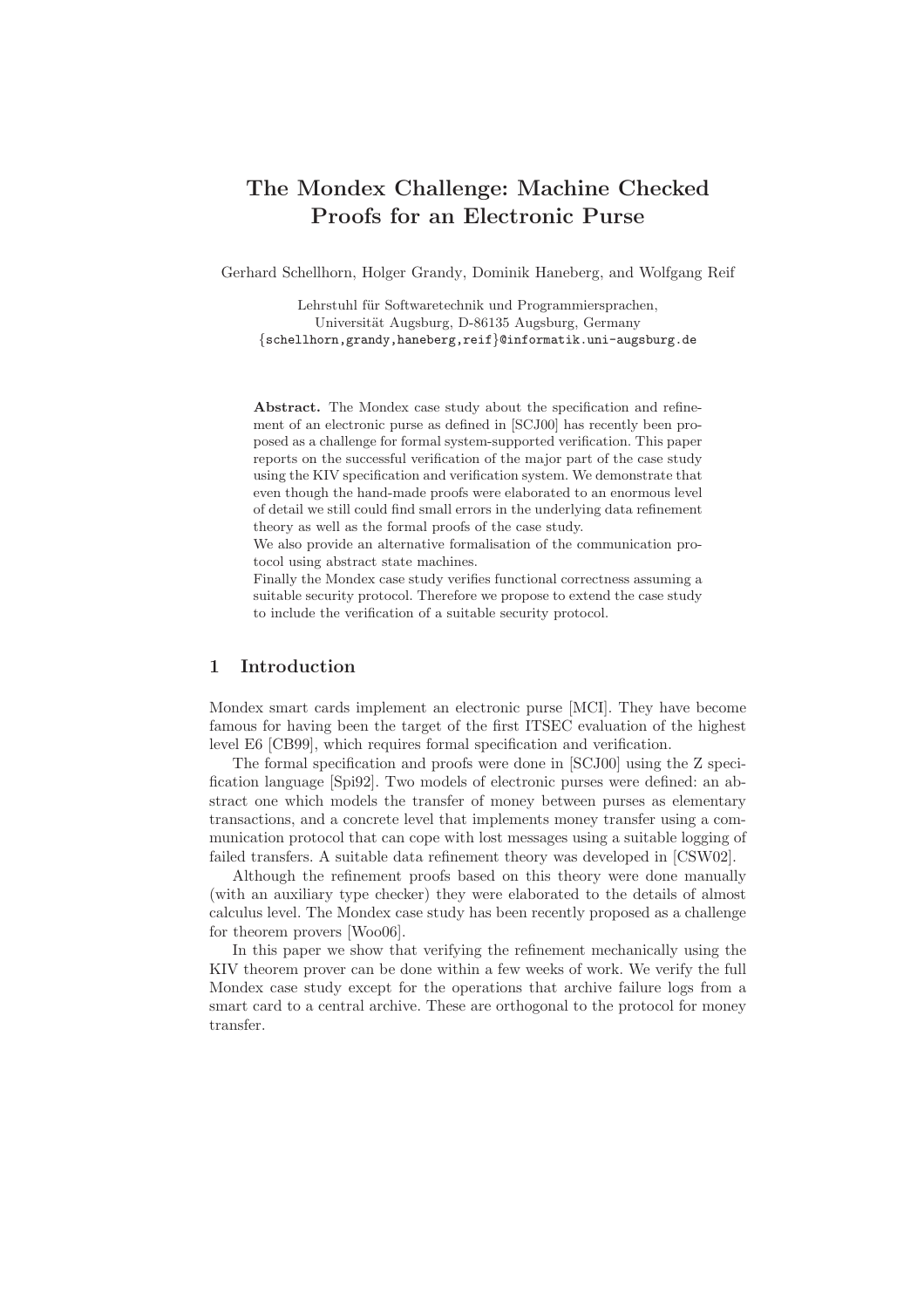The proofs of the Mondex case study are too big to be presented completely within a technical report ([SCJ00] has 240 pages, [CSW02] additional 54 pages, the proof details of the mechanized proofs which are even more detailed could easily fill hundreds of pages. Therefore, we will often refer to [SCJ00] for comparison. To view the details of the KIV proofs we have prepared and a Web presentation of the full KIV specifications and of all proofs, which can be found at [KIV]. The interested reader can find all details there.

Nevertheless we have tried to extract the core of the refinement problem and to give a concise definition of the case study in section 2. To this purpose we introduce the case study using abstract state machines (ASM, [Gur95], [BS03]). Since the relational approach of Z is quite different from the operational description of ASMs this paper can also be used to compare the two specification styles. To check the adequacy of the ASM formalization we have also verified the central proof obligations of [SCJ00]: backward simulation and an invariant for the concrete level. We discuss these proofs, their structure and the differences to the original proof in section 3. Doing them was sufficient to uncover small problems in the invariant of the concrete level.

While the proofs could be elaborated to a full ASM refinement proof which would be our traditional verification approach ( $[BR95]$ ,  $[Sch01]$ ,  $[B\ddot{o}r03]$ ), we decided to mimic the data refinement proofs faithfully to succeed in verifying the challenge. Therefore we formalized the underlying data refinement theory. We report on a correction for this theory and an extension using invariants in section 4.

Finally we instantiated the data refinement theory with the operations of the Mondex case study. Our proofs improve the ones of [SCJ00] by using one refinement instead of two. Section 5 also reports on the additional complexity caused by using operations similar to Z instead of a simple ASM, and gives some statistics of the effort required.

When we discovered the Mondex case study, we were astonished to find that it has been given the highest security level ITSEC E6, when in fact the case study *assumes* a suitable security protocol rather than proving it. Since the real security protocol of Mondex smart cards has never been published, we discuss a probable security protocol in section 6 and propose a refinement of the concrete Mondex level to a specification, that includes such a security protocol as an extension of the case study.

Finally, we conclude in section 7.

#### 2 Two Simple ASMs for the Mondex Case Study

The Mondex case study is based on smart cards that are being used as electronic purses. Each card has a balance and may be used to transfer money to other cards. Unfortunately it is very hard to get a clear picture of their use in real life. The original web site [MCI] says that the smart cards are used to transfer money over the internet using a card reader on each end. [RE03] says one card reader is used, the 'from' purse (where money is taken from) is first put in the card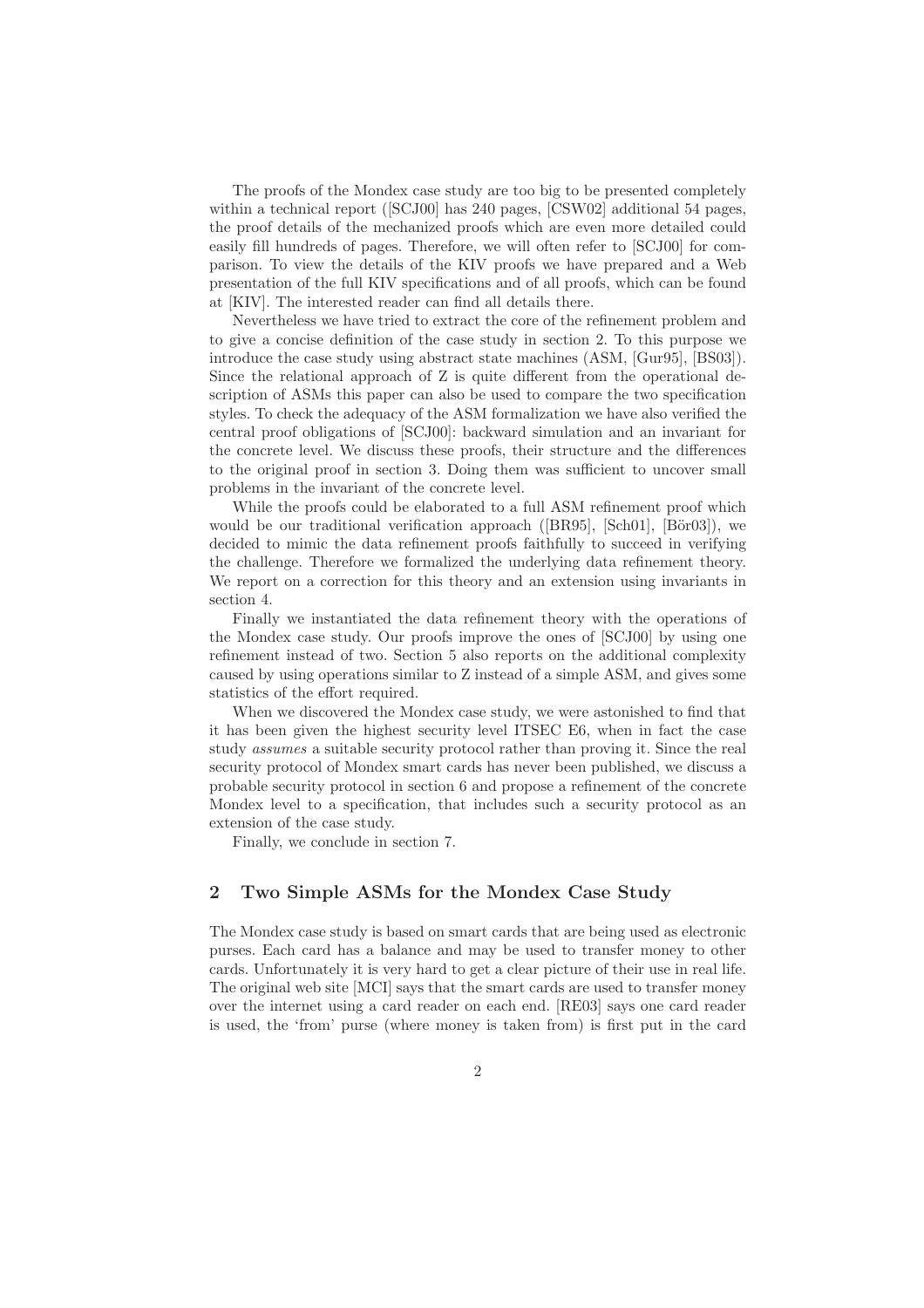reader, then the 'to' purse (which receives the money). This seems not really compatible with the protocol given later on. Finally, the Mondex paper [SCJ00] and the ITSEC evaluation [CB99] suggest an interface device, which seems to be a card reader with two slots, where both cards can be inserted simultaneously. It is also not clear how cryptography is used, [RSA04,CCW96] suggest, that this was never disclosed, and that the Mondex card therefore is a classical example of "security by obscurity". Maybe this is the reason why a security protocol is not considered in the Mondex case study.

The smart cards of the formal specification are specified on two levels: An abstract level which defines transfer of money between purses as an atomic transaction, and a concrete level which defines a protocol to transfer money.

In this section we now give an alternative version of the Mondex refinement problem using abstract state machines (ASMs, [Gur95], [BS03]) and algebraic specifications as used in KIV [RSSB98].

The abstract state machines can also be found on the Web [KIV] in the Mondex project as *simple-AASM* and *simple-BASM*. We have tried to stay as close as possible to the notation of the original Mondex case study, but we have removed all details that we thought were not essential to understand the problem described by the Mondex refinement.

#### 2.1 The Abstract Level

The abstract specification of a purse consists of a function balance from purse names to their current balance. Since the transfer of money from one to another purse may fail (due to the card being pulled abruptly from the card reader, or for internal reasons like lack of memory) the state of an abstract purse also must log the amount of money that has been lost in such failed transfers.

In the formalism of ASMs this means that the abstract state consists of two dynamic functions

balance : name  $\rightarrow \mathbb{N}$  $lost : name \rightarrow \mathbb{N}$ 

Purses may be faked, so we have a finite number of names which satisfy a predicate authentic<sup>1</sup>. How authenticity is checked (using secret keys, pins etc.) is left open on both levels of the specification, so the predicate is simply left unspecified. We will come back to this point in section 6.

Transfer of money between authentic purses is done with the following simple ASM rule<sup>2</sup>

<sup>&</sup>lt;sup>1</sup> In the original Z specification, authentic is defined to be the domain of partial AbAuthPurse and ConAuthPurse functions. For simplicity, we use total functions instead, and use authentic to restrict their domain.

 $2\,$  By convention our rule names end with a  $\#$  sign to distinguish them from predicates.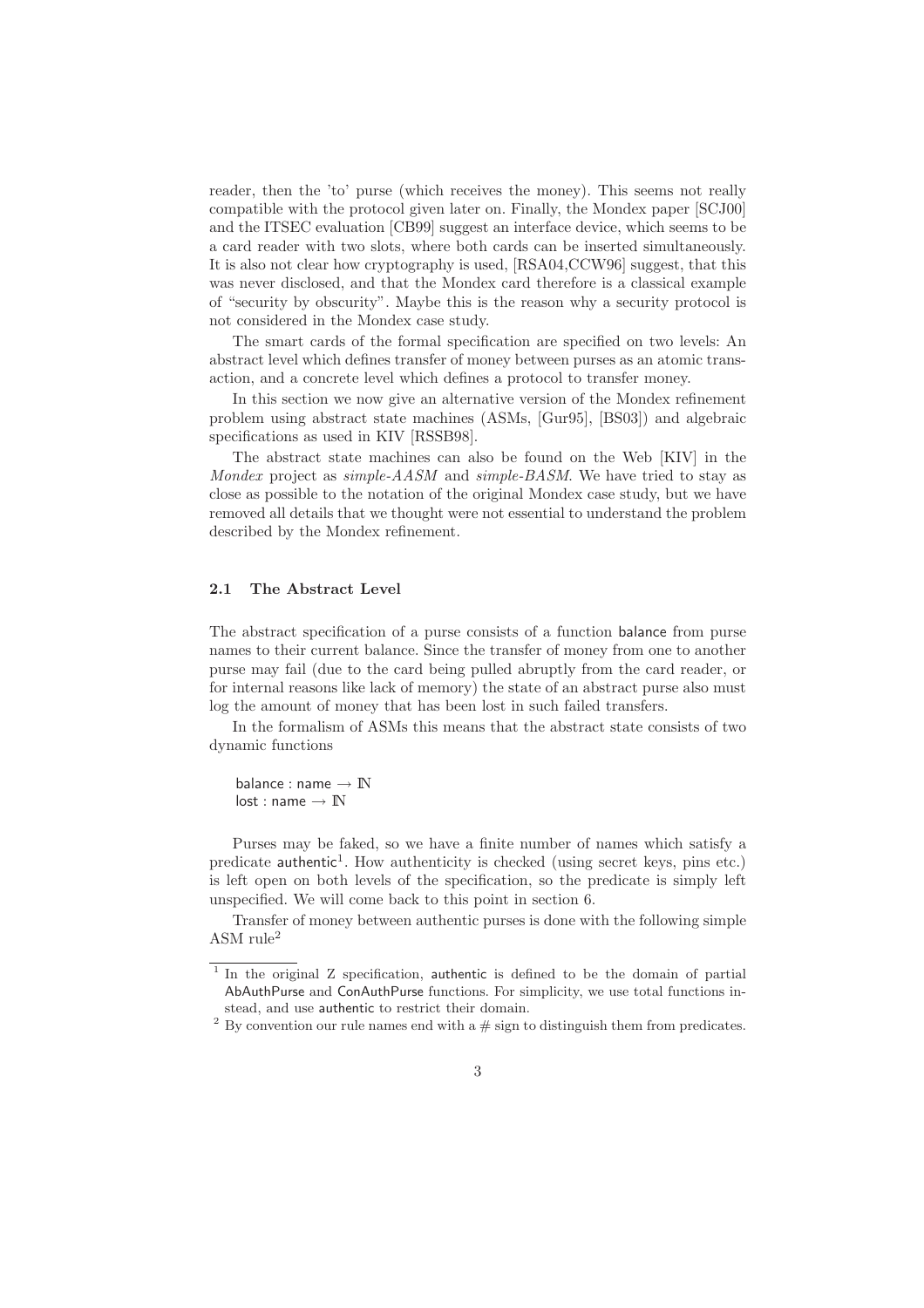ABTRANSFER# choose fail?, value, from,to with authentic(from)  $\land$  authentic(to)  $\land$  from  $\neq$  to  $\land$  value  $\leq$  balance(from) in if  $\neg$  fail? then balance(from) := balance(from)  $-$  value  $balance(to) := balance(to) + value$ else balance(from) := balance(from) – value  $lost(from) := lost(from) + value$ 

The rule nondeterministically chooses two different, authentic purses with names from and to, and an amount value for which the from purse has enough money and transfers it. The transfer may fail for internal reasons as indicated by the randomly chosen boolean variable fail?. In this case the from purse logs the lost money in its lost component.

This already completes the specification of the abstract level. Compared to the Z specification in  $[SCJ00]$  we have left out the operation ABIGNORE# which skips (i.e. does nothing): In data refinement such a skip operation is needed, since every operation must be refined by a 1:1 diagram. ASM refinement directly allows to use 0:1 diagrams, therefore such a skip operation is not needed.

#### 2.2 The Concrete Level

On the concrete level transferring money is done using a protocol with 5 steps. To execute the protocol, each purse needs a status that indicates how far it has progressed executing the protocol. The possible states a purse may be in are given by the enumeration status = idle | epr | epv | epa. Compared to  $[SCJ00]$  we have merged the two states eaFrom and eaTo into one idle state. The behavior of a purse in eaTo state is exactly the same as that of a purse in eaFrom state, so we saw no necessity to distinguish them.

Purses not participating in any transfer are in the idle state. To avoid replay attacks each purse stores a sequence number nextSeqNo that can be used in the next transaction. This number is incremented during any run of the protocol. During the run of the protocol each purse stores the current payment details in a variable pdAuth of type PayDetails. These are tuples consisting of the names of the from and to purse, the transaction numbers these use for this transaction and the amount of money that is transferred. In KIV we define a free data type  $PayDetails =$ 

mkpd(. .from : name; . .fromno : nat; . .to : name; . .tono : nat; . .value : nat) with postfix selectors (so pd.from is the name of the from purse stored in payment details pd). The state of a purse finally contains a log exLog of failed transfers represented by their payment details. The protocol is executed sending messages between the purses. The ether collects all messages that are currently available. A purse receives a message by selecting a message from the ether. Since the environment of the card is assumed to be hostile the message received may be any message that has already been sent, not just one that is directed to the card (this simple model of available messages is also used in many abstract specifications of security protocols, e.g. the traces of [Pau98]). The state of the concrete ASM therefore is: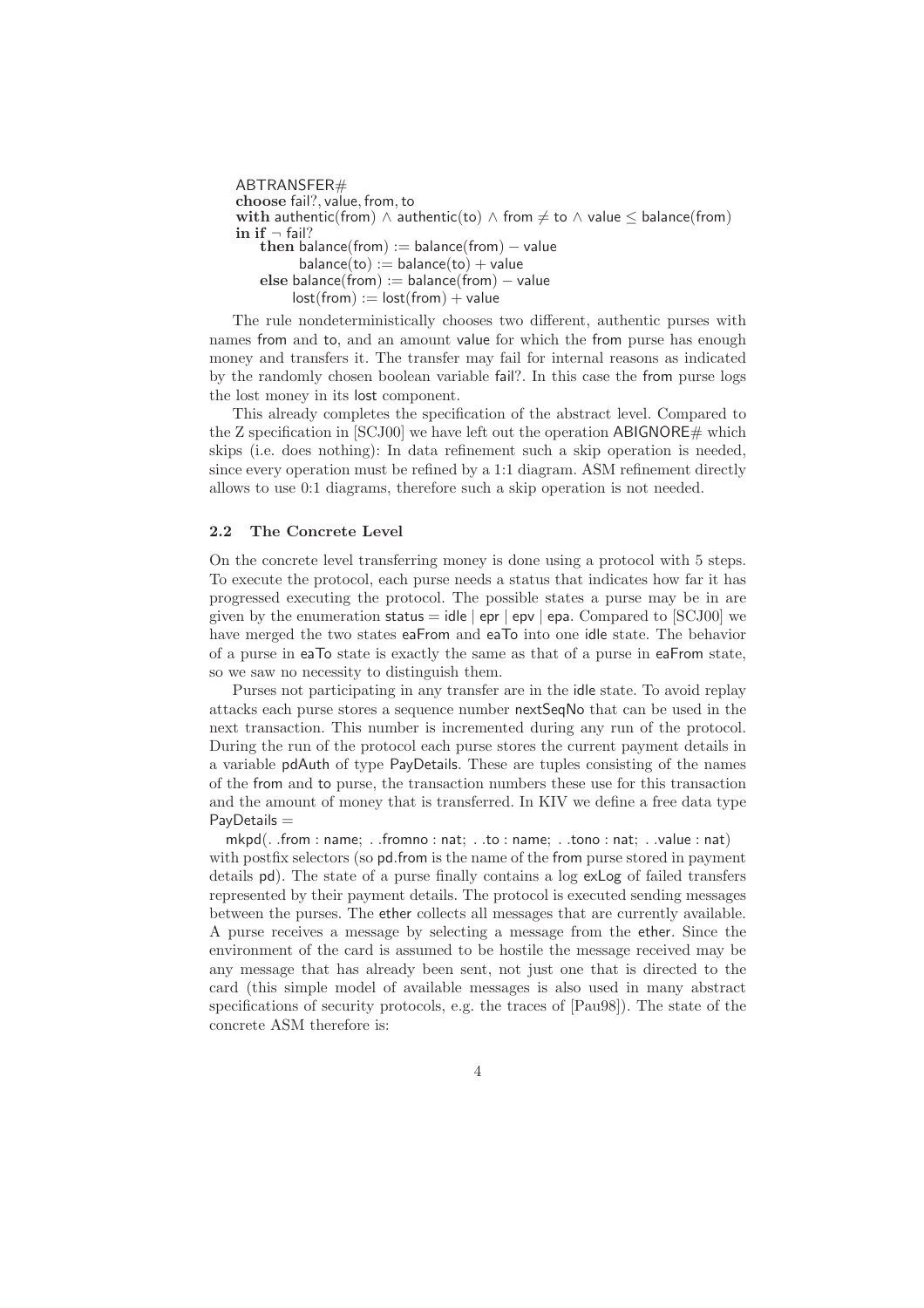```
balance : name \rightarrow \mathbb{N}state : name \rightarrow status
pdAuth : name \rightarrow PayDetailsexLog: name \rightarrow set(PavDetails)ether : set(message)
```
The protocol is started by two messages startFrom(msgna, value, msgno) and startTo(msgna, value, msgno) which are sent to the from and to purse respectively by the interface device. These two messages are assumed to be always available, so the initial ether already contains every such message. The arguments msgna and msgno of startFrom(msgna, value, msgno) are assumed to be the name and nextSeqNo of the to purse, value is the amount of value transfered. Similarly, for startTo(msgna, value, msgno) msgna and msgno are the corresponding data of the from purse.

On receiving a startFrom message msg from ether in the idle state a purse named receiver<sup>3</sup> executes the following step:

```
STARTFROM#
let msgna = msg.name, value = msg.value, msgno = msg.nextSeqNo
in if authentic(msgna) \wedge \neg fail? \wedge receiver \neq msgna
     ∧ value ≤ balance(receiver)
  then choose n with nextSeqNo(receiver) < n in
          pdAuth(receiver) := mkpd(receiver, nextSeqNo(receiver),
                                     msgna, msgno, value)
          status(receiver) := eprnextSeqNo(receiver) := n
          outmsg := \perpelse outmsg := \bot
```
If the purse msgna which shall receive money is not authentic, the receiver purse has not enough money or the transition fails due to internal reasons (a flag fail? is used for this purpose just as on the abstract level), then the purse simply produces an empty output message ⊥ and does nothing else. Otherwise the purse stores the requested transfer in its pdAuth component, using its current nextSeqNo number as one component and proceeds to the epr state ("expecting request"). Thereby it becomes the from purse of the current transaction. nextSeqNo is incremented to make it unavailable in further transactions. An empty output message ⊥ is generated in the success case too that will be added to the ether (see the full ASM rule below).

The action for a purse receiving a startTo message in idle state is similar except that it goes into the epv state ("expecting value") and becomes the to purse of the transaction. Additionally it sends a request message to the from purse:

<sup>&</sup>lt;sup>3</sup> receiver is always a purse receiving a message. This can be a from purse sending money as well as a to purse receiving money and should not be confused with the latter.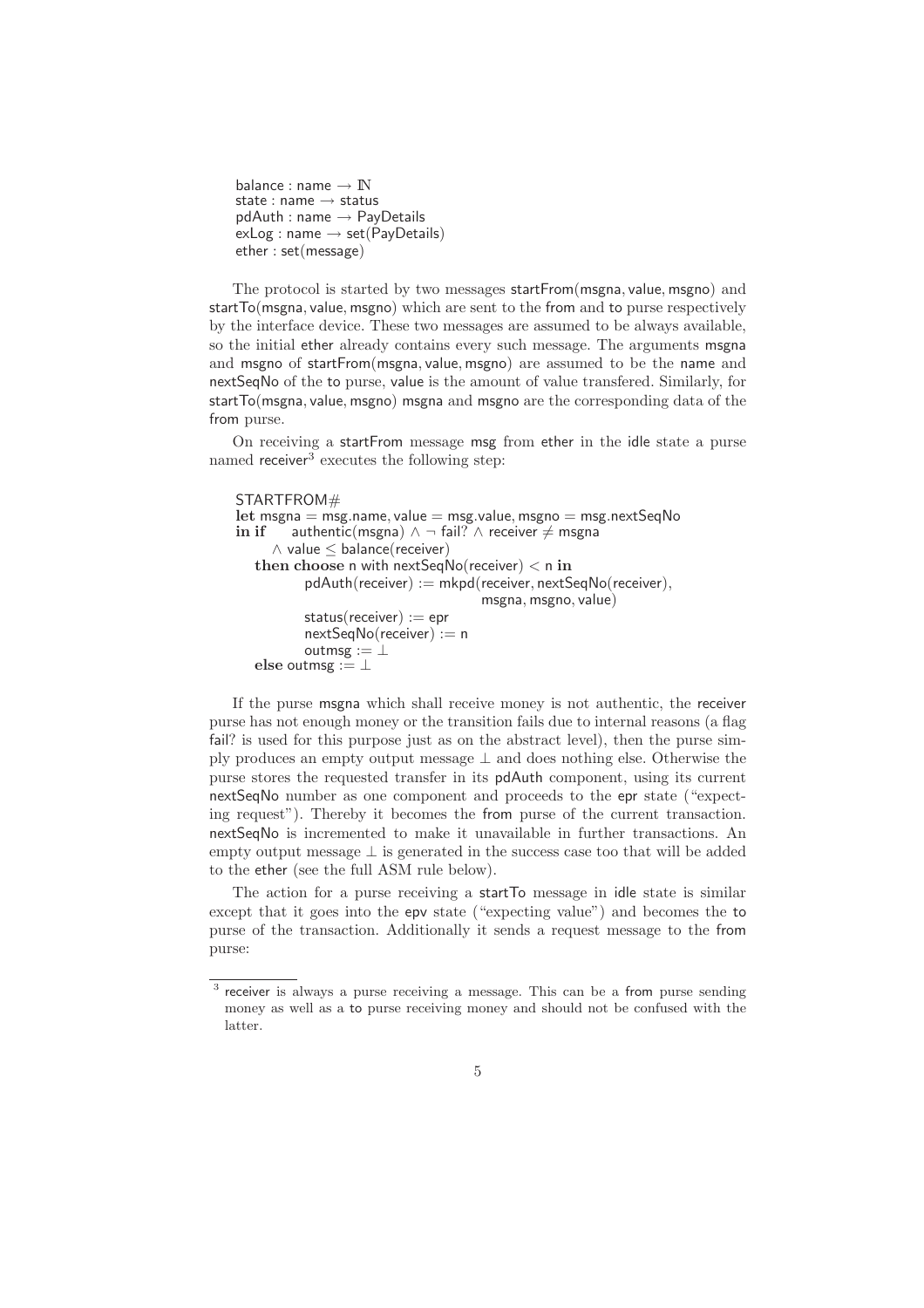```
STARTTO#
let msgna \stackrel{\text{ii}}{=} msg.name, value = msg.value, msgno = msg.nextSeqNo
in if authentic(msgna) \land ¬ fail \land receiver \neq msgna
   then choose n with nextSeqNo(receiver) < n in
           pdAuthor(receiver) := mkpd(msgna, msgno, receiver,nextSeqNo(receiver), value)
           state(receiver) := epv seq
           outmsg := \text{req}(\text{pdAuth}(\text{receiver}))nextSeqNo(receiver) := n
   else outmsg := ⊥
```
The request message req(pdAuth(receiver)) contains the payment details of the current transaction. Although this is not modeled, the message is assumed to be securely encrypted. Since an attacker can therefore never guess this message before it is sent, it is assumed that the initial ether does not contain any request message. When the from purse receives the request in state epr it executes

```
REQ#
if msg = req(pdAuth(receiver)) \wedge \neg fail?
then balance(receiver) := balance(receiver) − pdAuth(receiver).value
      state(receiver) := epa
      outmsg := val(pdAuth(receiver))else outmsg := ⊥
```
The message is checked to be consistent with the current transaction stored in pdAuth and if this is the case the money is sent with an encrypted value message val(pdAuth(receiver)). The state changes to epa ("expecting acknowledge"). On receiving the value the to purse does

```
VAL#
if msg = val(pdAuth(receiver)) \wedge - fail?
then balance(receiver) := balance(receiver) + pdAuth(receiver).value
      state(receiver) := idleoutmsg := \text{ack}(\text{pdAuth}(\text{receiver}))else outmsg := \bot
```
It adds the money to its balance, sends an encrypted acknowledge message back and finishes the transaction by going back to state idle. When this acknowledge message is received the from purse finishes similarly:

```
ACK#
if msg = ack(pdAuth(receiver)) \wedge \neg fail?
then state(receiver) := idle
      outmsg := \perpelse outmsg := ⊥
```
To put the steps together it finally remains to define the full ASM rule  $BOP#^4$ which executes all the steps above:

 $\frac{4}{4}$  BOP# is called BSTEP# in the web presentation.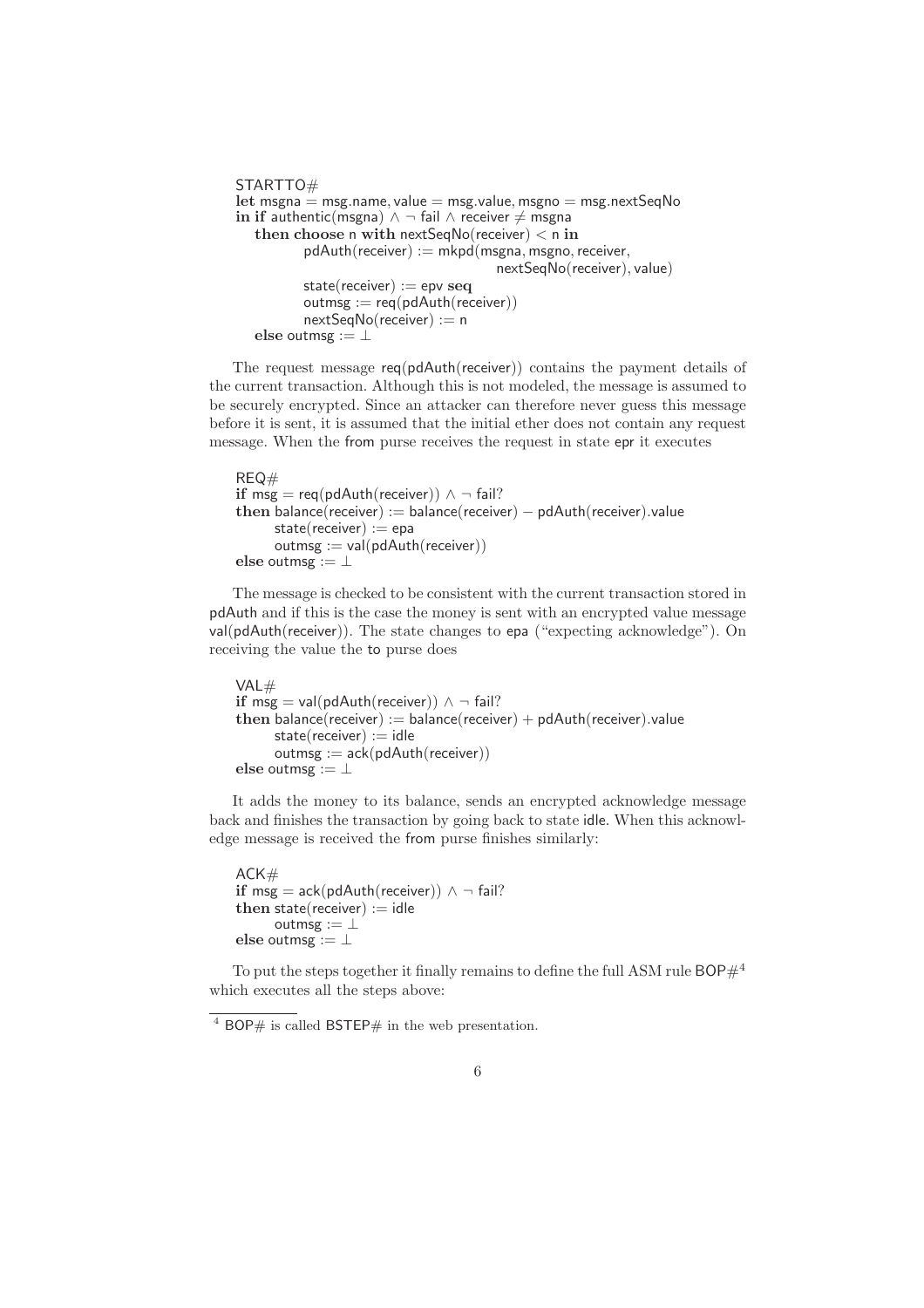```
BOP#
```

```
choose msg, fail?, receiver with msg \in ether \wedge authentic(receiver) in
  if isStartTo(msg) \land state(receiver) = idle then STARTTO#
  else if isStartFrom(msg) ∧ state(receiver) = idle then STARTFROM#
  else if isreq(msg) \wedge state(receiver) = epr then REQ#
  else if isval(msg) \wedge state(receiver) = epv then VAL#
  else if isack(msg) \wedge state(receiver) = epa then ACK#
  else ABORT#
  seq ether := ether ++ outmsg
```
The ASM rule chooses an authentic receiver for some message msg from ether. Like in the abstract ASM the fail? flag indicates failure due to internal reasons. At the end of the rule the produced outmsg is added to the set ether of available messages. Therefore our ASM corresponds to the "between" level as defined in [SCJ00]. For the concrete level the ether is assumed to lose messages randomly (due to an attacker or technical reasons like power failure). Therefore an ASM that models the concrete level replaces the last assignment with

```
LOSEMSG#
choose ether' with ether' \subseteq ether ++ outmsg in ether := ether'
```
If a purse is sent an illegal message  $\perp$  or a message for which it is not in the correct state the current transaction is aborted by

```
ABORT#
choose n with nextSeqNo(receiver) \leq n in
  LOGIFNEEDED#
  state(receiver) := idlenextSeqNo(receiver) := n
  outmsg := \bot
```

```
LOGIFNEEDED#
if state(receiver) = epa \vee state(receiver) = epv
then exLog(receiver) := exLog(receiver) + \text{pd}Auth(receiver)
```
This action logs if money is lost due to aborting a transaction. The idea is that the lost money of the abstract level can be recovered by comparing the two logs of the from and to purse involved. Logging takes place if either the purse is a to purse in the critical state epv or a from purse in critical state epa.

This completes the description of the concrete level. It remains to summarize the free data type of messages:

```
message =
```

```
startFrom(. .name : name; ..value : nat; . .nextSeqNo : nat; ) with isStartFrom
| startTo(. .name : name; . .value : nat; . .nextSeqNo : nat; ) with isStartTo
| req(. .pd : PayDetails)withisreq
val(. .pd : PayDetails)withisval
ack(. .pd : PayDetails)withisack
| ⊥
```
Compared to the Z specification we have done several simplifications and modifications: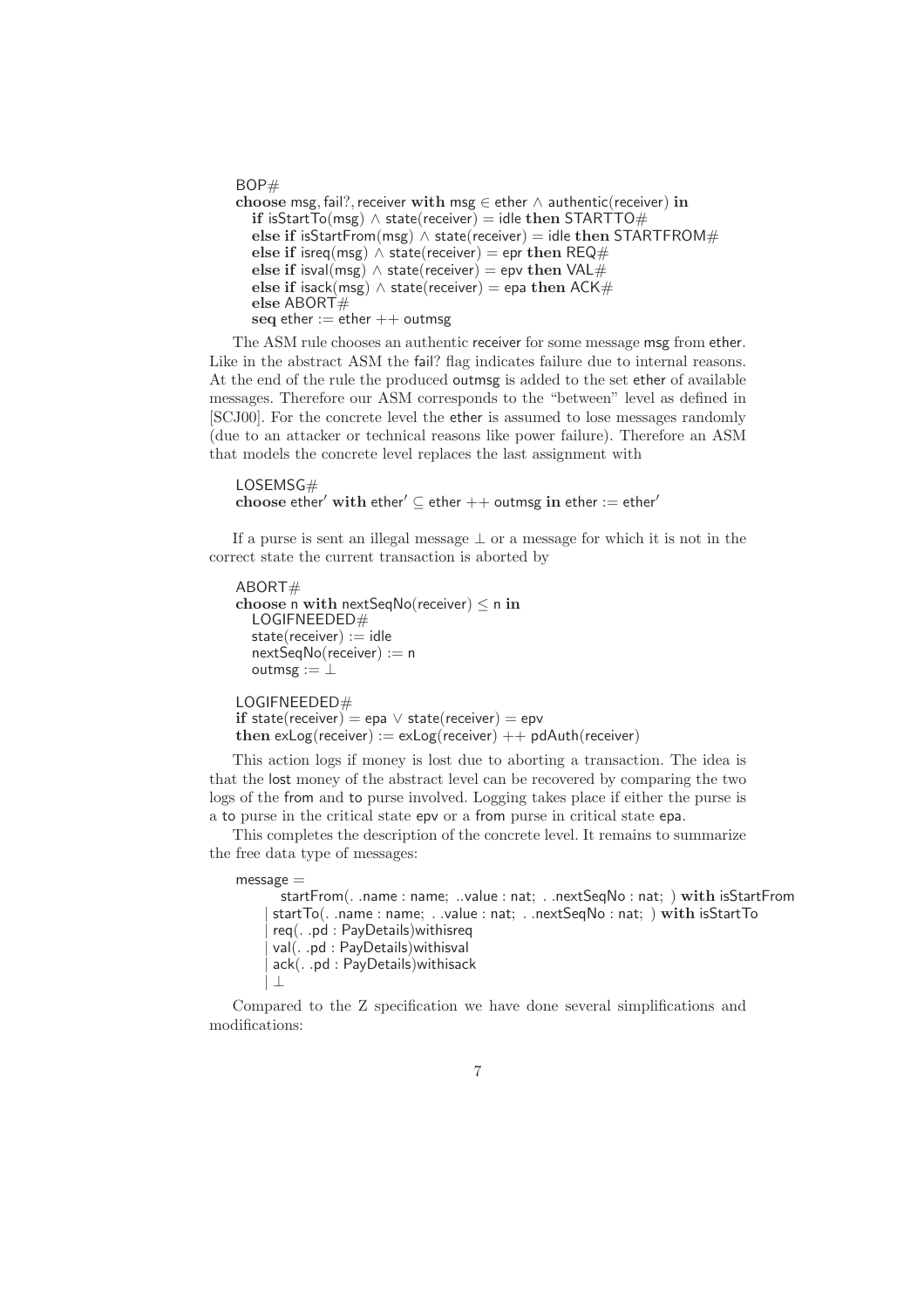- We have removed the global input. Since input must be from ether anyway, it can be chosen from there directly. Of course we lose the correspondence of inputs, but this does not really seem relevant.
- STARTFROM# and STARTTO# are prefixed with ABORT# in the original specification: this is not really necessary since the ASM can execute an ABORT# at any time by choosing an input  $\perp$  from ether. This simplification is also motivated by the fact that invariance and backward simulation proofs in  $[SCJ00]$  use the same lemma for  $ABORT \#$  regardless whether it is used as prefix of STARTFROM# or separately.
- $STARTFROM\#, STARTTO\#$  execute an ABORT# in the else case: same reason as for the previous simplification.
- $-$  All operations are in a disjunct with an  $\mathsf{IGNORE\#}$  operations in the original specification, which does nothing. This seems necessary only since the Z specification requires all operations to be total. While the ASM rule, which essentially is equivalent to the disjunction of all Z operations is total too, it is not necessary that each individual action is always applicable. If not, the ASM simply chooses another case. To be fully equivalent we could add a case that ignores the input message completely.
- The duplicate use of names as elements of the domain of ConAuthPurse as well as as components of purses has been avoided.
- The ASM specification is defined using operational style rules instead of relational style. From our point of view this is simpler: We have avoided to use promotion to lift specifications of one purse to the specification of several purses. We also avoided the numerous Z schemas which are necessary to say that some variables do not change in an operation (frame problem).

#### 3 Verification of Backward Simulation and Invariance for the ASMs

The ASMs of the previous section were not intended to be a 1:1 representation of the original Z operations. Rather they were intended as a concise description of the essential refinement problem contained in the case study. To check this we tried to prove the main theorems of the Mondex case study for these ASMs, namely

- The concrete ASM preserves the invariant BINV, that is used to restrict the "concrete" state to the "between" state ([SCJ00], sections 28-29).
- The concrete ASM satisfies the correctness condition of backward refinement using a backward simulation ABINV ([SCJ00], sections 14-20).

This section reports on the results. The first thing we had to do is to extract the properties of the invariants from the Z specification. We found that they are distributed in 3 places:

– The property of payment details that requires  $pd$  from  $\neq pd$  to for every relevant pd used (Section 4.3.2).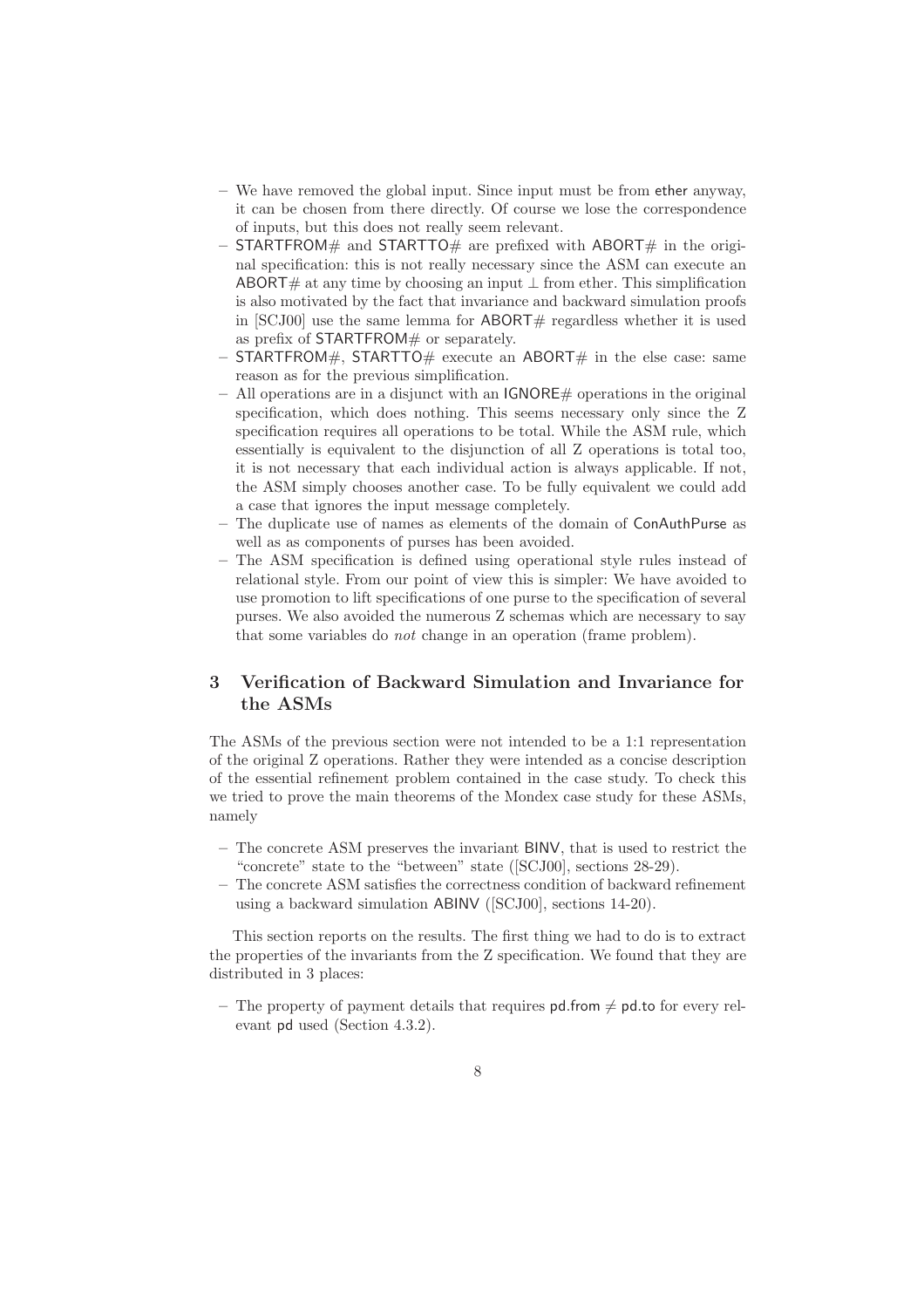- The properties of purses P-1 to P-4 (section 4.6).
- The properties B-1 to B-16 of the intermediate state that define an invariant for the concrete state (section 5.3).

Collecting these properties and the required definitions of AuxWorld (section 5.2) results in the specification for BINV given in Appendix 8. These definitions can also be found in the specification BINV in project Mondex on the web [KIV]. Compared to the original definitions there are the following minor differences:

- The properties have been grouped into predicates lifting out the universal quantifiers. This allows to define rewrite rules for the predicates (to avoid unfolding altogether) and to instantiate the universal quantifier of several properties at once.
- The properties of state eaTo have been dropped altogether since this state has been merged with idle.
- The predicates are not defined in the context of a Z schema. We have to provide parameters explicitly.

The main interesting modification is that we had to strengthen properties P-3 and P-4. We found that although the proofs of [SCJ00] are very detailed they still contain minor flaws. The problems were detected when the proof for invariance theorem BINV failed. This theorem is written using Dynamic Logic [HKT00] and proved in KIV using sequent calculus:

BINV(cs)  $\vdash$   $\langle$ BOP $\#$ (; cs) $\rangle$  BINV(cs)

⊢ is the sequent arrow (semantics: the conjunction of antecedent formulas before the sequent arrow implies the disjunction of succedent formulas after the sequent arrow). cs is the vector of variables that denote the concrete state, i.e.  $cs =$  balance, status, nextSeqNo, pdAuth, ether.  $\langle BOP#({\rm ;\; cs)}\rangle$  BINV(cs) states that all runs of  $BOP#$  terminate in a state where  $BINV$  holds again. Using wp-calculus this is  $wp(BOP\#((\text{cs}),\text{BINV}(\text{cs})).$  Using relational calculus and a relation BOP the property would be equivalent to

$$
\forall \underline{\text{cs}}.\text{ BINV}(\underline{\text{cs}}) \rightarrow \underline{\text{cs}} \in \text{dom}(\text{BOP}) \land \forall \underline{\text{cs}}'.\text{ BOP}(\underline{\text{cs}},\underline{\text{cs}}') \rightarrow \text{BINV}(\underline{\text{cs}'})
$$

The first proof for the invariance theorem used the original properties P-3 and P-4. Specification BINV-orig on [KIV] contains a failed proof attempt. Its first open premise is one of the subgoals for proving invariance of etherok in the proof of VAL#. The case can be traced back to the original Mondex paper. The problem is in section 29.4 in the proof of B-10 where it must be proved that tolnEpv  $\vee$  toLogged  $\Rightarrow$  req  $\wedge \neg$  ack for every payment details pd. Now the problem is as follows: the implication *can* be proved for **pdAuth**(receiver), where receiver is the (to) purse receiving the val message (to which it responds with an ack message). But this is not sufficient: if it would be possible that receiver is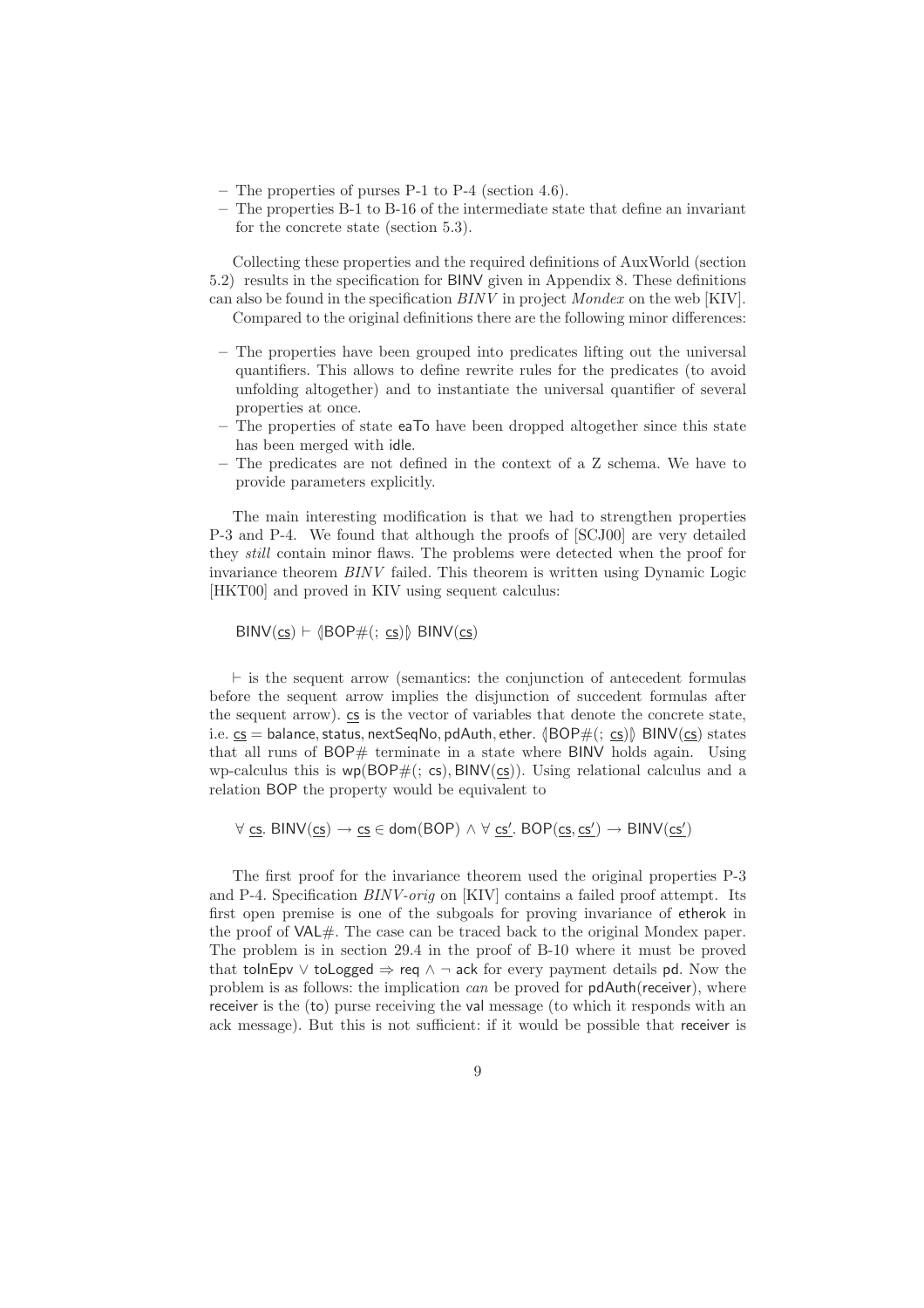different from  $na := pdAuth(receiver)$ . to but has status( $na$ ) = epv and pdAuth( $na$ )  $=$  pdAuth(receiver), then for this na the implication would be violated.

The open premise of the KIV proof shows exactly this situation<sup>5</sup>.

state(receiver) = epv, state(pdAuth(receiver).to) = epv,  $pdAuth(receiver) = pdAuth(pdAuth(receiver).to),$ authentic(pdAuth(receiver).from), authentic(receiver), val(pdAuth(receiver))  $\in$  ether, receiver  $\neq$  pdAuth(receiver).to, ack(pdAuth(receiver))  $\notin$  ether, ... ⊢

The solution to this problem is obvious: add  $pd\text{Aut}$  (receiver).to  $=$  receiver when status(receiver) = epv to  $P-3$ .

A similar problem also exists for status(receiver) = epa (property P-4) where  $pd\text{Aut}$  (receiver). from  $=$  receiver has to be known (second open goal in the proof). Finally, we had to add the fact that every val(pd) message in the ether has authentic( $pd$ .from). Like property authentic( $pd$ .to) ( $B$ -1) is needed to make the application of partial function ConAuthPurse to pd.to defined in B-2, this property is needed in order to have a determined value for ConAuthPurse pd.from in B-3 (the proof of *BINV* in *BINV-orig* already has this property added).

We also added the requirement that pdAuth(receiver).to resp. .from must be authentic to P-3 and P-4. In early proof attempts this seemed necessary since these lacked the authentic clauses in the definition of the predicates tolnEpr, toInEpv and toInEpa. After adding such clauses this addition to P-3 and P-4 may be redundant.

We did not copy the elaborated proof structure of [SCJ00], which uses a lot of lemmata (some of which require the state eaTo to be present). Rather the standard heuristics and automation features of KIV (simplifier rules and problem specific patterns to guide the proof search) as described in [RSSB98] were sufficient for the proof. Nevertheless, in some situations where it was not clear why our proof got stuck it was helpful to cross-check details in the original proofs. The resulting proof structure is shown in Fig. 3.

- 1. The proof starts with goal  $(1)$  and symbolic execution of  $BOP#$ . This builds up a proof tree of sequent calculus (with the root being the initial goal at the bottom, expanding leaves to give simpler and simpler goals). We get a number of subgoals of the form (2), one for each case as defined by the control structure of the operation.  $\Gamma_0$  contains the information about the current case. cs' contains the appropriately modified state after execution of BOP#.
- 2. Now both definitions of BINV are unfolded, and after splitting cases we get 4 goals of the form (3), one for each predicate  $p_i$  = purseok, etherok, exlogok, logsfin. If the relevant arguments of these predicates are identical the goal is closed immediately. The goal for logsfin is always closed immediately using some rewrite rules.

<sup>5</sup> for better readability we only show some of the formulas and moved formulas in the succedent to the antecedent negating them.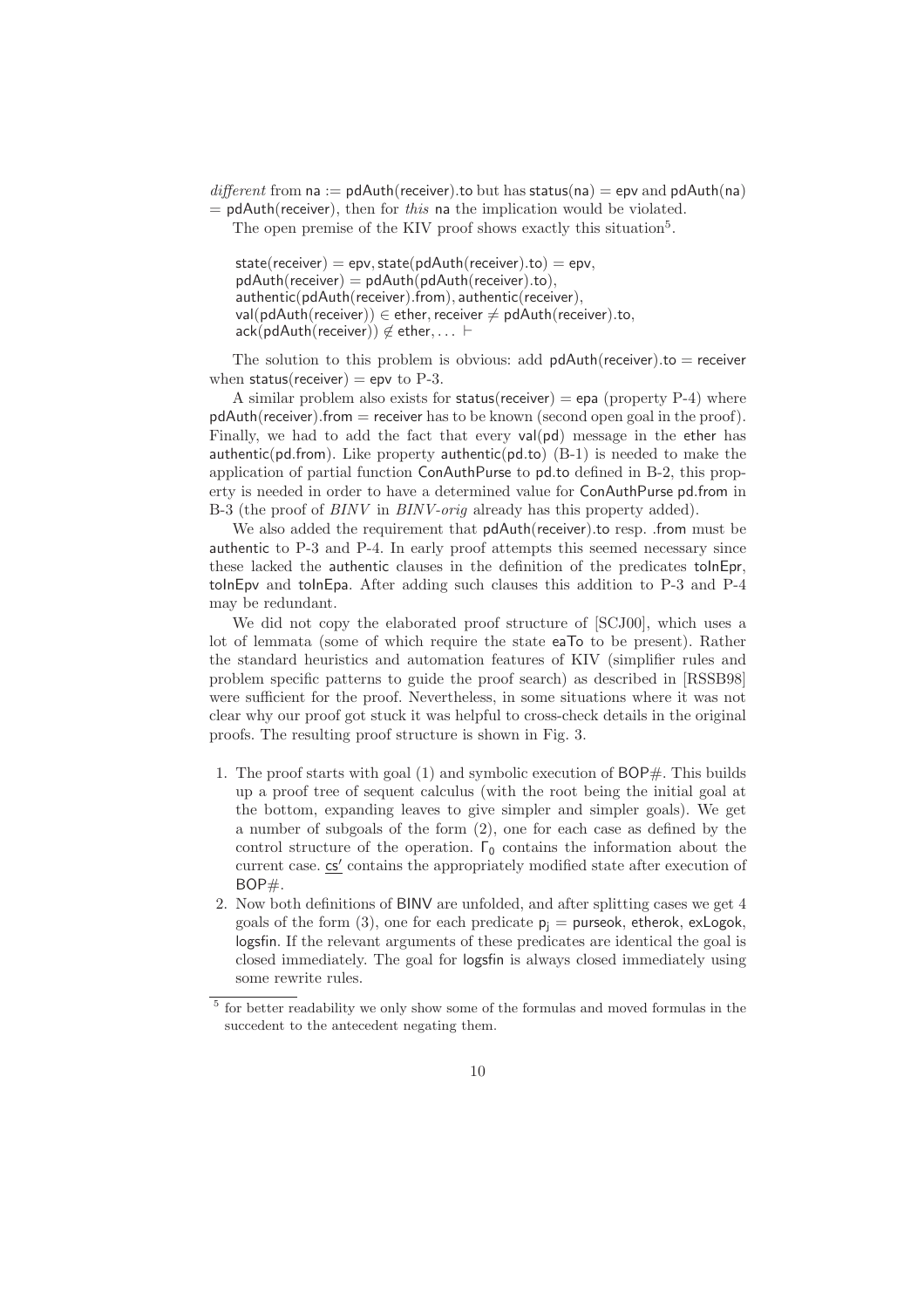- 3. For the remaining goals both definitions of p are unfolded. These definition all have the form  $p(\underline{x}) \leftrightarrow \forall y. \varphi(\underline{x}, y)$  (where y is either some payment details or the name of a purse). In the succedent the quantifier becomes a new variable, the quantifier on the left is instantiated with the same variable. Since another instance of this quantifier is never needed it is discarded immediately, resulting in goal  $(4)$ .  $\Gamma_1$  contains the remaining predicates  $p_i$ .
- 4. Up to this point the proof has been completely automatic and after some case splits we basically arrive at the level, where single properties have to be proved, comparable to the goals in sections 16–29 of [SCJ00].
- 5. Many of the goals are now proven automatically using simple rewrite rules<sup>6</sup> like

fromInEpa(pd, pdAuth[receiver; pd $_0$ ], state[receiver; stat])  $\leftrightarrow$  ( pd.from = receiver  $\wedge$  authentic(receiver)  $\supset$  stat = epa ∧ pd<sub>0</sub> = pd; fromInEpa(pd, pdAuth, state))

Some however need some additional interactions to unfold some of the other predicates from  $\Gamma_1$ .

$$
\varphi_{1}(\underline{cs}, y), \varphi_{2}(\underline{cs}, y), \ldots, \varphi_{k}(\underline{cs}, y), \Gamma_{0}, \Gamma_{1}
$$
\n
$$
\vdash \varphi_{1}(\underline{cs}', y) \land \varphi_{2}(\underline{cs}', y) \land \ldots \land \varphi_{k}(\underline{cs}', y)
$$
\n
$$
\varphi(\underline{cs}, y), \Gamma_{0}, \Gamma_{1} \vdash \varphi(\underline{cs}', y)
$$
\n
$$
\varphi(\underline{cs}, y), \Gamma_{0}, \Gamma_{1} \vdash \varphi(\underline{cs}', y)
$$
\n
$$
\varphi_{1}(\underline{cs}), \ldots, p_{i}(\underline{cs}), \Gamma_{0} \vdash p_{j}(\underline{cs}')
$$
\n
$$
\vdots
$$
\n
$$
\vdots
$$
\n
$$
\vdots
$$
\n
$$
p_{1}(\underline{cs}), \ldots, p_{i}(\underline{cs}), \Gamma_{0} \vdash p_{1}(\underline{cs}') \land \ldots \land p_{i}(\underline{cs}')
$$
\n
$$
\vdots
$$
\n
$$
\vdots
$$
\n
$$
\vdots
$$
\n
$$
\vdots
$$
\n
$$
\vdots
$$
\n
$$
\vdots
$$
\n
$$
\vdots
$$
\n
$$
\vdots
$$
\n
$$
\vdots
$$
\n
$$
\vdots
$$
\n
$$
\vdots
$$
\n
$$
\vdots
$$
\n
$$
\vdots
$$
\n
$$
\vdots
$$
\n
$$
\vdots
$$
\n
$$
\vdots
$$
\n
$$
\vdots
$$
\n
$$
\vdots
$$
\n
$$
\vdots
$$
\n
$$
\vdots
$$
\n
$$
\vdots
$$
\n
$$
\vdots
$$
\n
$$
\vdots
$$
\n
$$
\vdots
$$
\n
$$
\vdots
$$
\n
$$
\vdots
$$
\n
$$
\vdots
$$
\n
$$
\vdots
$$
\n
$$
\vdots
$$
\n
$$
\vdots
$$
\n
$$
\vdots
$$
\n
$$
\vdots
$$
\n
$$
\vdots
$$
\n
$$
\vdots
$$
\n<math display="</math>

Fig. 1. Proof structure for BINV

After this proof we verified the backward simulation condition:

 $\phi \circ \psi$ ;  $\chi$  is if-then-else on formula level and f[x; y] modification of a dynamic function (i.e. a function variable). They can be viewed as abbreviations for  $\varphi \land \psi \lor \neg \varphi \land \chi$  and  $\lambda \underline{z} \cdot \underline{x} = \underline{z} \supset y$ ; f(<u>x</u>)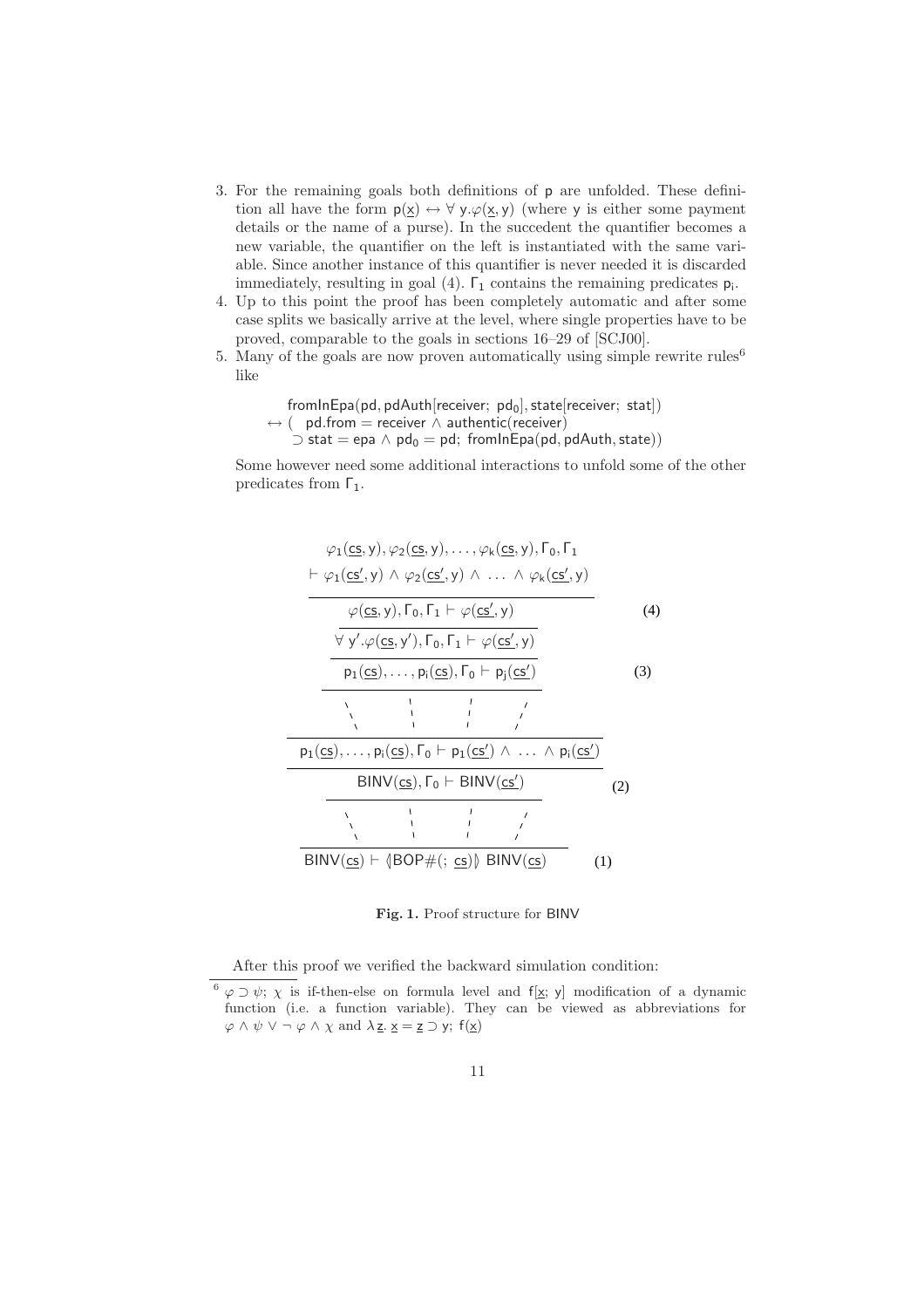$ABINV(\underline{as}', \underline{cs}')$ , BINV $(\underline{cs})$ ,  $\langle BOP\#(\underline{cs})\rangle$   $\underline{cs} = \underline{cs'}$  $\vdash \exists \underline{\text{as}}.\overline{\text{ABINV}}(\underline{\text{as}}, \underline{\text{cs}}) \land (\langle \text{AOPH}(\text{as}) \rangle \text{ as } = \text{as'} \lor \text{as } = \text{as'} )$ 

 $ABINV(\underline{as}, \underline{cs})$  is the backward simulation defined in Appendix 8. The definition is basically identical to the simulation relation defined in [SCJ00]. The only technical difference is, that we modified the maybeLost predicate (and similarly the definitelyLost predicate) to ensure that the payment details which satisfy it are always a finite set. This set is called maybelost with lower case letters in our maybeLost predicate.

The meaning of  $\langle BOP\#(\underline{cs})\rangle$   $\underline{cs} = \underline{cs'}$  is that BOP# called with  $\underline{cs}$  terminates and yields  $c s'$ . This is equivalent to  $\overline{COP}(\underline{c s}, \underline{c s'})$ . The proof obligation for ASM refinement allows a 1:1 diagram, where the concrete rule  $BOP\#$  operation refines an abstract operation  $AOP#$  as well as a 0:1 diagram, where the concrete operation refines skip (second disjunct).

The proof structure of this proof is very similar to the invariant proof above, with ABINV taking the role of BINV. BOP $#$  is now symbolically executed in the antecedent instead of the succedent (we assume termination and a suitable execution of BOP# here, instead of proving termination for every execution). There are two differences: After symbolic execution of  $BOP#$  we first have to instantiate the existential quantifier in the succedent, i.e. we have to find suitable values for  $as = balance$ , lost. In most cases  $BOP#$  does not transfer money, so we simply choose <u>as'</u>. The only exceptions are  $REQ#$  and the case of ABORT#, where logging takes place. The second difference is that while unfolding BINV in the invariance proof simply gives a conjunction of properties, we now get a quantified formula over the sets maybelost, chosenlost and definitelylost. All three sets denote a set of payment details of transactions which are in progress: maybelost contains those transactions which may still succeed. chosenlost is the subset that will fail to transfer money in the rest of the run (since the simulation proceeds backwards this set is known). definitelylost are transactions where one party has already aborted during the critical phase of the protocol when the value message is in transit. How these sets change (backwards!) through each transition is the core of the proof and we have to give appropriate sets to instantiate the quantifier interactively. Unfortunately how the sets change is distributed in the proof structure of [SCJ00], so we summarize it here:

- None of the three sets changes in STARTFROM# and STARTTO# since aborting directly after these transitions will not lose money. Dually, the sets remain unchanged in  $ACK\#$ , since the money has already been transfered successfully.
- When  $\mathsf{REQ}\#$ ,  $\mathsf{VAL}\#$  or  $\mathsf{ACK}\#$  receive illegal input (the negative case of their conditional is executed) nothing changes.
- When  $REQ#$  executes successfully when receiving a request message, there are two cases to consider: either the to purse who sent the request is still in state epv: then the payment details of the request message enter maybelost and possibly chosenlost. Reasoning backwards the payment details must be deleted from both sets. Otherwise the to purse has already aborted the transaction after sending the request, so reasoning backwards the payment details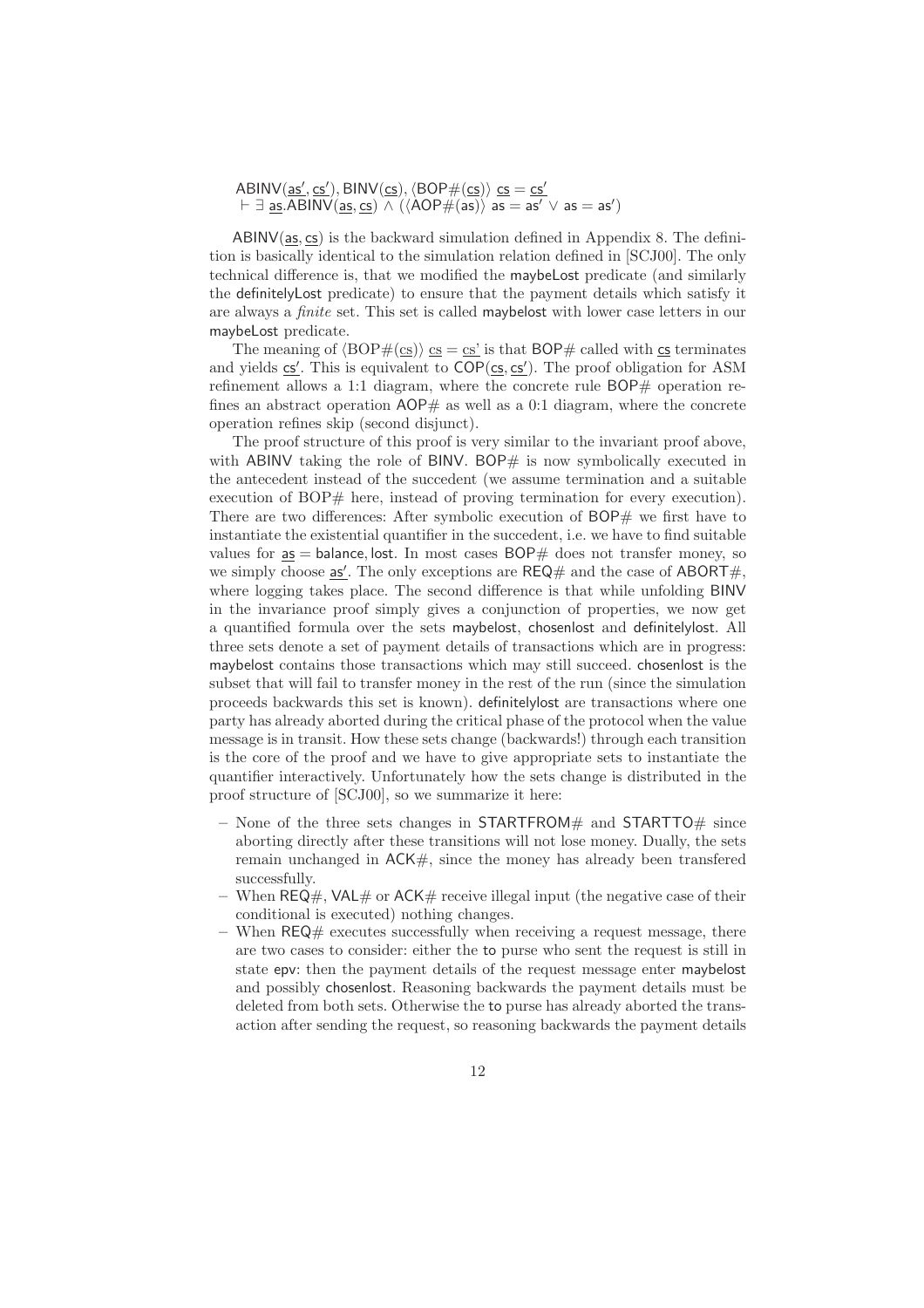must be deleted from definitelylost. The two cases correspond to the two cases of successful and failed transaction in  $AOP#$  (all other operations refine skip).

- Successful execution of  $VAL#$  means that the payment details of the message leave maybelost, so reasoning backwards they must be added to maybelost.
- $-$  For ABORT# there are three cases to consider: First, if the purse does not  $log$  (in LOGIFNEEDED#), then no critical transaction is in progress and all sets remain unchanged. Second, if the purse logs and is in state epv, and if the corresponding from purse is either in state epa or has already logged the payment details, then aborting moves the payment details from maybelost and chosenlost to definitelylost. Reasoning backwards the payment details must be added to maybelost and chosenlost, and deleted from definitelylost. In the remaining third case the payment details are already in definitelylost and all sets remain unchanged.

The proof for the simulation condition has 655 proof steps and 197 interactions. Compared to the invariance proof, which has 447 proof steps with 71 interactions it is somewhat harder to automate, since the etherok property is needed many times, often indirectly: From the fact that e.g. the to purse is state epv conclude (with etherok) that some message is in ether and from this, conclude (using etherok again) that the from purse has some property. We have not tried, but it might be possible to get a better automation by improving the structuring of these properties.

The proofs can be found in project *Mondex* in the web presentation [KIV]. Specification BINV contains the proof for invariance (theorem BINV), specification Mondex-ASM-refine contains the proof for the simulation condition (theorem correctness).

#### 4 Specifying the Data Refinement Theory

The data refinement theory underlying the Mondex case study is defined in [CSW02] in 3 steps: first, the general data refinement theory of [HHS86] is given (section 2). Second the contract embedding [WD96] of partial relations is defined and corresponding proof rules for forward and backward simulation are derived (section 3). Third the embedding of input and output into the state is discussed in Sect. 4.

We have formalised the first two parts of the theory already for [Sch05]. The corresponding algebraic specifications in KIV are available in the project named  $DataRef$  on the Web [KIV]. For the third part we have done the same in theory Z-refinement.

The central specification construct used in these projects (apart from standard constructs like enrichment, union, actualisation and renaming as present in all algebraic specification languages with lose semantics, e.g. CASL [CoF04]) is specification *instantiation*. Instantiation is an extended version of actualisation. Morphisms (called mappings) are used which which allow to map abstract sorts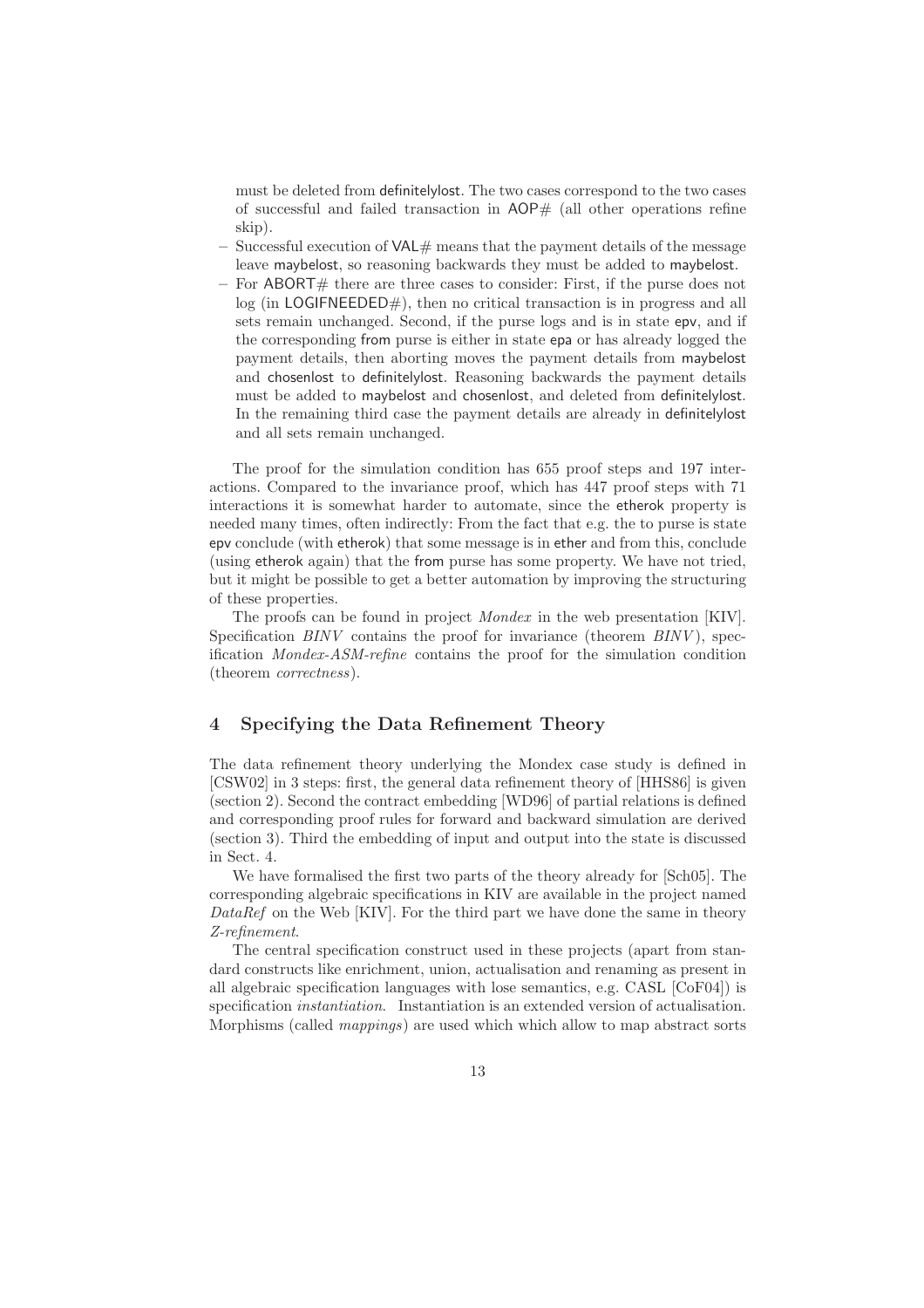like state to a tuple of dynamic functions (or variables) forming the concrete state. Mappings also allow to instantiate functions with arbitrary expressions. Another extension not used here allows to map types to subtypes or quotient types, similar to what is allowed in the modules defined in [Rei92]. Specification instantiation is very similar to theory interpretation in the IMPS system [Far94].

A specification SPEC = instantiate PSPEC < GSPEC with ASPEC by  $\sigma$  instantiates a subspecification PSPEC (the parameter) of a generic specification GSPEC with an actual specification ASPEC using a mapping  $\sigma$ . To prove correctness of the instantiation the instantiated axioms  $\sigma(Ax(PSPEC))$  of PSPEC have to be proved over ASPEC. The resulting theory is  $\sigma$ (GSPEC) with  $\sigma$ (PSPEC) replaced by ASPEC. Therefore all theorems of ASPEC may be used. Instantiated specifications are used for 5 purposes:

- $-$  in project DataRef to prove that forward simulation implies refinement. Here PSPEC is the union of two theories ADT and CDT defining two data types used in the refinement. GSPEC extends this theory by the axiom stating that this is a correct refinement. ASPEC also extends PSPEC by axioms stating the conditions of forward simulation. SPEC uses the identity mapping, so it has to be proved that existence of a forward simulation implies refinement correctness.
- in project  $DataRef$  to prove that backward simulation is the dual of forward simulation: we instantiate all relations of forward simulation with their inverse relations and prove a) that the forward simulation conditions are exactly the backward simulation conditions for inverted relations and b) that the refinement theorem for inverted relations is equivalent to the original refinement theorem.
- in project DataRef to prove correctness of the proof obligations for backward simulation in the contract approach: this is done by instantiating the type of (abstract and concrete) states with states that include  $\perp$ , and instantiating partial operations with their totalised versions over this extended state space.
- $-$  in project Z-Refinement to instantiate the state space used in backward simulation and refinement (imported from  $DataRef$ ) with states that include input and output as defined in Section 4.4 of [CSW02]. Additionally invariants are added for both data types (see below).
- in project Mondex to instantiate the theory defined in project Z-Refinement with the concrete data types used in the Mondex case study. As an example, the abstract state astate is mapped to the tuple balance, lost.

The specifications and proofs in project DataRef mimic the ones of chapter 2 and 3 of [CSW02], except that we have not restricted initialisation and finalisation operations of data types to be total. Instead we have added totality requirements in the proof obligations for forward and backward simulations only where necessary. For finalisation this means that we get two proof obligations, similar to correctness and applicability for operations. The motivation for this generalisation was the comparison with ASM refinement we did in [Sch05]: ASMs do not have a total finalisation relation (which would mean that the computation of an ASM might be finished at any time), but a specific set of final states.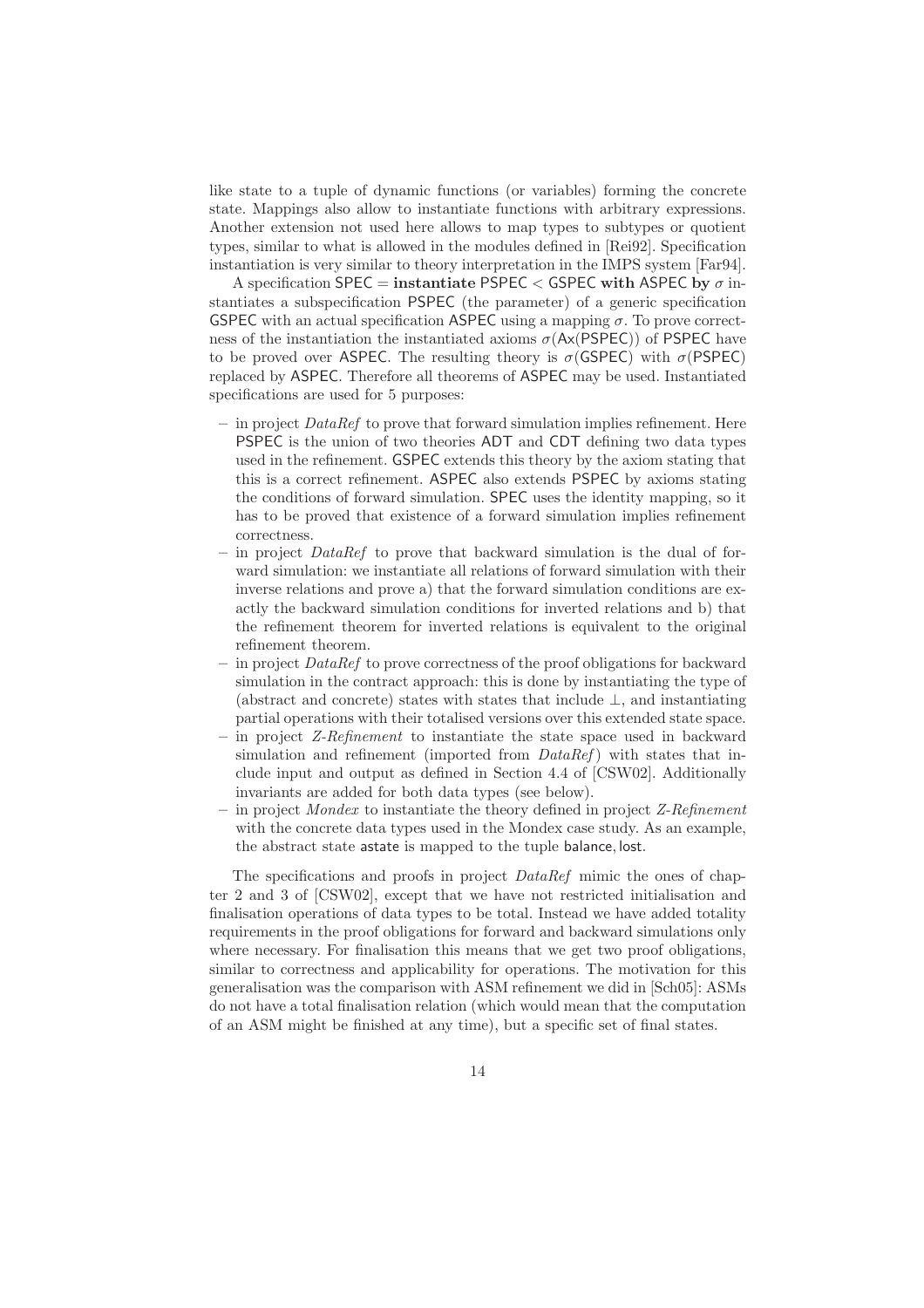The proof obligations in Z-refinement are different from the ones in [CSW02]. First we found, that the embedding used is not correct: input and output sequences are embedded into the initialisation and finalisation relation using an  $empty[X, Y]$  relation (e.g. empty[GO, CO] in section 4.4.1 to embed output in initialisation). This relation is defined in Appendix A.4 as the relation that comprises only a pair of empty sequences. But this is not a total relation, and would imply a partial initialisation relation. The correct definition should relate every sequence to the empty sequence (e.g. for empty[GO, CO] every global output GO present in the initial global state is discarded, so that the initial concrete state has empty output  $CO$ ) just as it has been done in the closely related approach of [DB01], Definition 4.4.1 and p. 232.

With this corrected definition some of the proofs in Section 4.4 must be modified. This results in an additional proof obligation (from the finalisation proof) that every concrete input must be related to some abstract input (via relation  $\iota_{\mathbf{b}}$  in section 4.4, RIn in Appendix C.2; our web presentation calls this relation IT using the notation of [DB01], which we formalised earlier). At first it seems that this condition might be avoided using a partial finalisation where states are final only when there is no more input available. But this is not true: when proving the applicability condition of backward simulation for some operations COP and AOP we have to construct a state as such that a diagram commutes with some cs and  $as' = cs' = \bot$  (i.e. we have cs  $\notin$  dom(COP) and have to find as  $\notin$  dom(COP)). In the concrete scenario cs and as contain input that must be related with IT which imposes the requirement of IT to be total. Totality of IT is also required in theorem 10.5.2 of [DB01]. Adding the proof obligation it can be proved that backward simulation implies refinement correctness.

In the Mondex case study the proof obligations are applied restricting the state space of the concrete level to those states for which an invariant holds: this implies that all refinement proof obligations can assume the invariant for every concrete state. While this is adequate for the total operations of Mondex it seems there is a problem when using invariants to restrict the state space for the general case of partial operations. . Consider e.g. abstract states consisting of two variables x, y and an invariant  $x < y$ . Assume we have proven that  $x < y \land \text{AOP}(x, y, x', y') \rightarrow x' < y'$  i.e. that operations preserve the invariant whenever they are defined. Now for a partial operation AOP with  $(1, 2) \notin \text{dom}(\text{AOP})$ the contract embedding says that any implementation of the operation should be allowed for this input (either abort to  $\perp$  or choose an arbitrary next state). If the state space consists of states only that satisfy the invariant this will restrict the freedom of implementing the operation: a defined implementation will have to return a state that satisfies the invariant. An implementation of AOP with COP that relates the state  $(1, 2)$  to  $(1, 1)$  is no longer possible. But it is not necessary to restrict the state space and thereby the potential implementations: proof obligations that simply add the invariants as assumptions can still be shown to be sufficient for refinement correctness even if we allow the full state space.

For the proof obligations of forward simulations the proof that this can be done is simple: add invariants for the abstract and concrete data type as con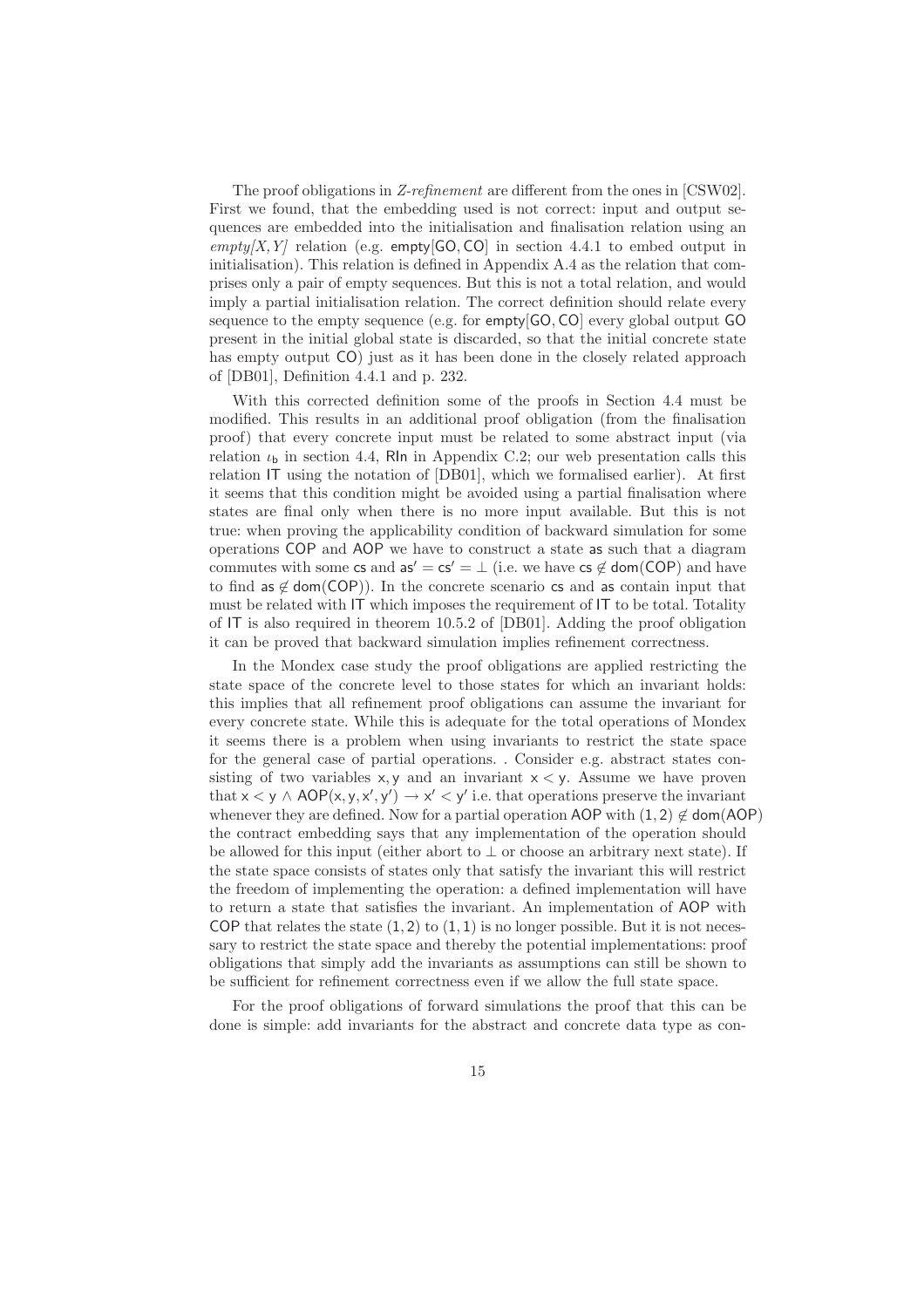juncts to the simulation relation. The simulation proof will then carry the invariants with it (see Theorem 2.4.2 in [DB01]). For backwards simulation such a proof cannot be done by instantiating the contract approach, since invariants do not propagate backwards through operations.

Therefore we derived a backward simulation theorem that allows invariants directly by instantiating the original approach of [HHS86].

We could prove the following two theorems for the contract approach without and with IO. The first is given here with the slight simplification of having total initialisation and finalisation using relational notation. The second is given in purely algebraic form, not using relational notation. While we used relational operators like  $\triangleleft$ ,  $\triangleleft$  a lot in the specifications of project DataRef we found that they only caused overhead since nearly every proof has to unfold their definition. Therefore we avoided them in later specifications. The proof obligations can also be found as axioms in the theories conbackward-INV in project DataRef (standard contract approach) and IOconbackward-INV in project Z-refinement:

#### Theorem 1. (Backward Simulation using Invariants)

Given an abstract data type  $ADT = (AINIT, AIN, AOP, AFIN, AOUT)$  with total AINIT  $\subset$  GS  $\times$  AS, AOP<sub>i</sub>  $\subset$  AS  $\times$  AS, total AFIN  $\subset$  AS  $\times$  GS, a similar data type  $CDT = (CINT, CIN, COP, CFIN, COUT)$  which uses states from CS instead of AS, a backward simulation  $T \subseteq CS \times AS$  and two invariants AINV  $\subseteq AS$  and  $CINV \subset CS$ , then the refinement is correct using the contract approach provided the following proof obligations hold:

- CINIT ⊆ CINV,AINIT ⊆ AINV (initially invariants)
- $-$  ran(AINV  $\triangleleft$  AOP) ⊆ AINV, ran(CINV  $\triangleleft$  COP) ⊆ CINV *(invariance)*
- $-$  (CINIT ⊳ CINV)  ${}_{9}$  T  $\subseteq$  AINIT *(initialisation)*
- $-$  (CINV  $\triangleleft$  CFIN)  $\subseteq$  T  $_{9}$  (AINV  $\triangleleft$  AFIN) *(finalisation)*
- $-$  dom(COP<sub>i</sub>)  $\triangleleft$  CINV  $\subseteq$  dom((T  $\triangleleft$  AINV)  $\triangleleft$  dom(AOP<sub>i</sub>)) *(applicability)*
- $dom(T \triangleleft dom(AOP_i)) \triangleleft (COP_i \, \frac{\circ}{9} T) \subseteq T \, \frac{\circ}{9} (AINV \triangleleft AOP_i)$  (correctness)

Instead of the usual embedding of the contract approach  $\Gamma = \top \cup \{\bot\} \times \mathsf{AS}_\bot$ the proof uses  $\overrightarrow{T} = (T \rhd \text{AINV}) \cup \{CS_\perp \setminus \text{CINV}\} \times AS_\perp$ . The idea is that the concrete states that do not satisfy the invariant behave like the undefined ⊥ state and therefore get mapped to every abstract state. The proof proceeds as usual by eliminating  $\perp$  from the resulting proof obligations.

#### Theorem 2. (Backward Simulation with IO using Invariants)

Assume an abstract data type  $ADT = (AlNIT, AIN, AOP, AFIN, AOUT)$  where

- $-$  AINIT ⊆ AS (the set of initial states)
- $−$  AIN  $\subset$  GI  $\times$  AI, *(inputs initialised from global inputs)*
- $-$  AOP<sub>i</sub>  $\subseteq$  AI  $\times$  AS  $\times$  AS  $\times$  AO *(abstract operations read an input, modify the* state and produce output)
- $−$  AFIN  $≤$  AS  $×$  GS (finalising a local state gives a global state)
- $-$  AOUT  $\subset$  AO  $\times$  GO *(finalising output to global output)*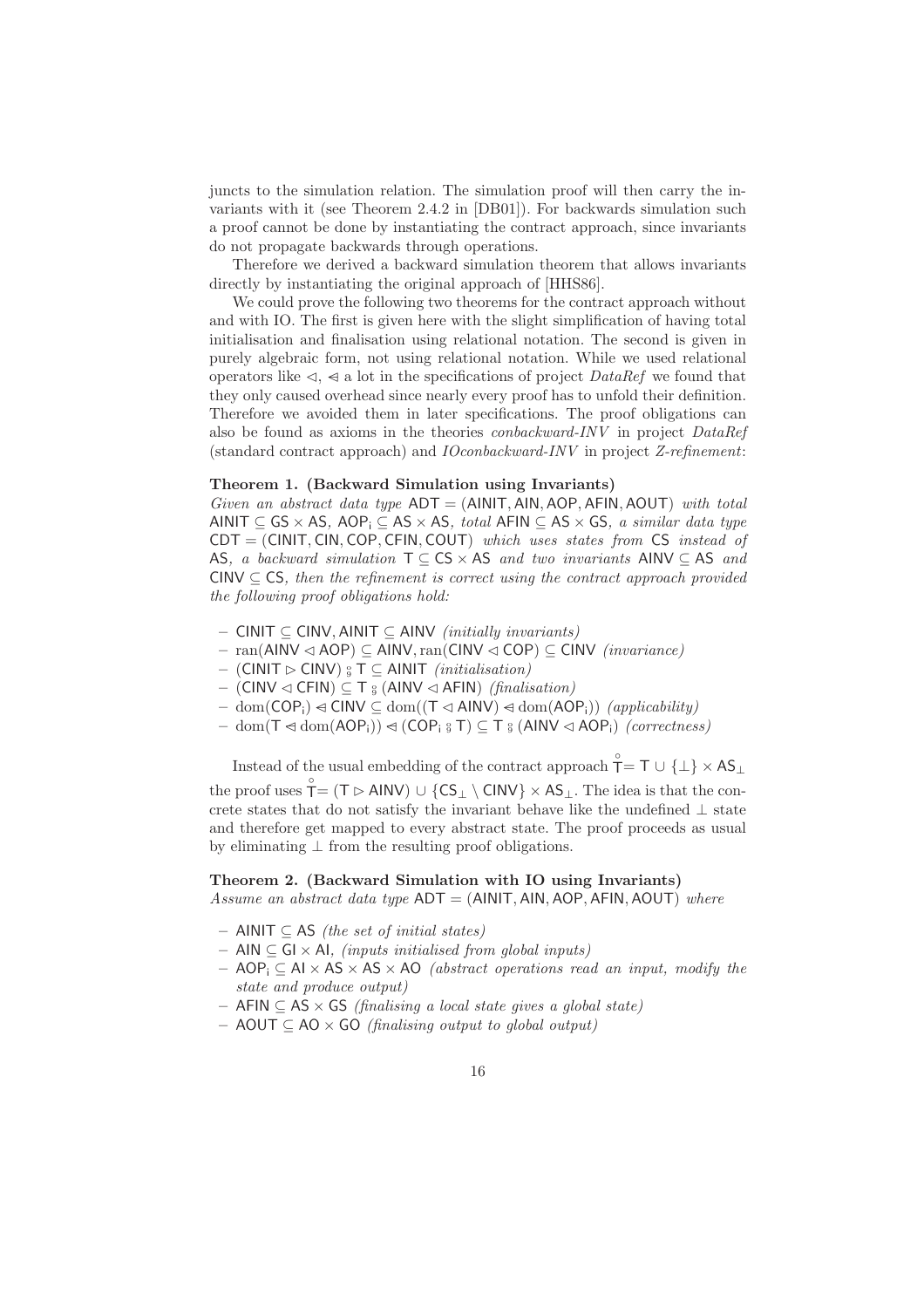together with an invariant AINV  $\subseteq$  AS and a similar concrete data type CDT = (CINIT, CIN, COP, CFIN, COUT) with invariant CINV  $\subseteq$  CS which uses the same global data GI,GS,GO but different local data CI, CS, CO are given. Then a backward simulation consisting of  $IT \subseteq CI \times AI$ ,  $T \subseteq CS \times AS$  and  $OT \subseteq CO \times AO$ proves correctness of the refinement (in the same sense as in [CSW02]), if the following proof obligations can be verified:

- Initialisation (state)
- $CINIT(cs),T(cs, as) \vdash AINIT(as)$
- Initialisation (input)
- $CIN(gin, cin), IT(cin, ain') \vdash \text{AIN}(gin, ain')$
- Applicability
	- $CINV({\sf cs}),({\sf cin},{\sf cs}) \notin {\sf dom}(COP_i)$

 $\vdash$  ∃ as, ain. T(cs, as) ∧ AINV(as) ∧ IT(cin, ain) ∧ (ain, as) ∉ dom(AOP<sub>i</sub>) – Correctness

- $CINV(cs), COP_i(cin, cs, cs', cou'), T(cs', as'), AINV(as'), OT(cou', aou'),$
- $\forall$  as, ain. T(cs, as) ∧ AINV(as) ∧ IT(cin, ain) → (ain, as) ∈ dom(AOP<sub>i</sub>)
- $\vdash \exists$  as, ain. IT(cin, ain) ∧ T(cs, as) ∧ AINV(as) ∧ AOP<sub>i</sub>(ain, as, as', aou') – Finalisation (state)
- CINV(cs), CFIN(cs, gs) ⊢ ∃ as. AINV(as) ∧ T(cs, as) ∧ AFIN(as, gs) – Finalisation (output)
- $\text{COUT}(\text{cou}, \text{gou}') \overset{\sim}{\vdash} \exists \text{ aou. } \text{OT}(\text{cou}, \text{aou}) \land \text{AOUT}(\text{aou}, \text{gou}')$
- Totality of finalisation (state)  $CINV(cs)$  ⊢ ∃ gs'. CFIN(cs, gs')
- Totality of finalisation (output)
- ⊢ ∃ gou′ . COUT(cou, gou′ )
- Totality of input ⊢ ∃ ain. IT(cin, ain)
- Totality of initialisation (state)
- ∃ cs. CINIT(cs)
- Totality of initialisation (input)  $\exists$  cin'. $CIN(gin, cin')$
- Initially abstract invariant AINIT(as) ⊢ AINV(as)
- Initially concrete invariant  $CINIT(cs)$  ⊢  $CINV(cs)$
- Abstract invariant preserved
- $CINV(cs), COP<sub>i</sub>(cin, cs, cs', cou') \vdash CINV(cs')$
- Concrete invariant preserved
	- $\overline{\mathsf{AINV}}(\mathsf{as}), \mathsf{AOP}_\mathsf{i}(\mathsf{ain},\mathsf{as},\mathsf{as}',\mathsf{aou}') \vdash \overline{\mathsf{AINV}}(\mathsf{as}')$

The proof of this theorem uses the corrected empty-relation and instantiates the previous theorem, but otherwise proceeds routinely like the one in [CSW02].

#### 5 Verification of the Data Refinement

Our specification of the operations of the two data types used for the Mondex refinement is based on two ASMs in specifications AASM and CASM. These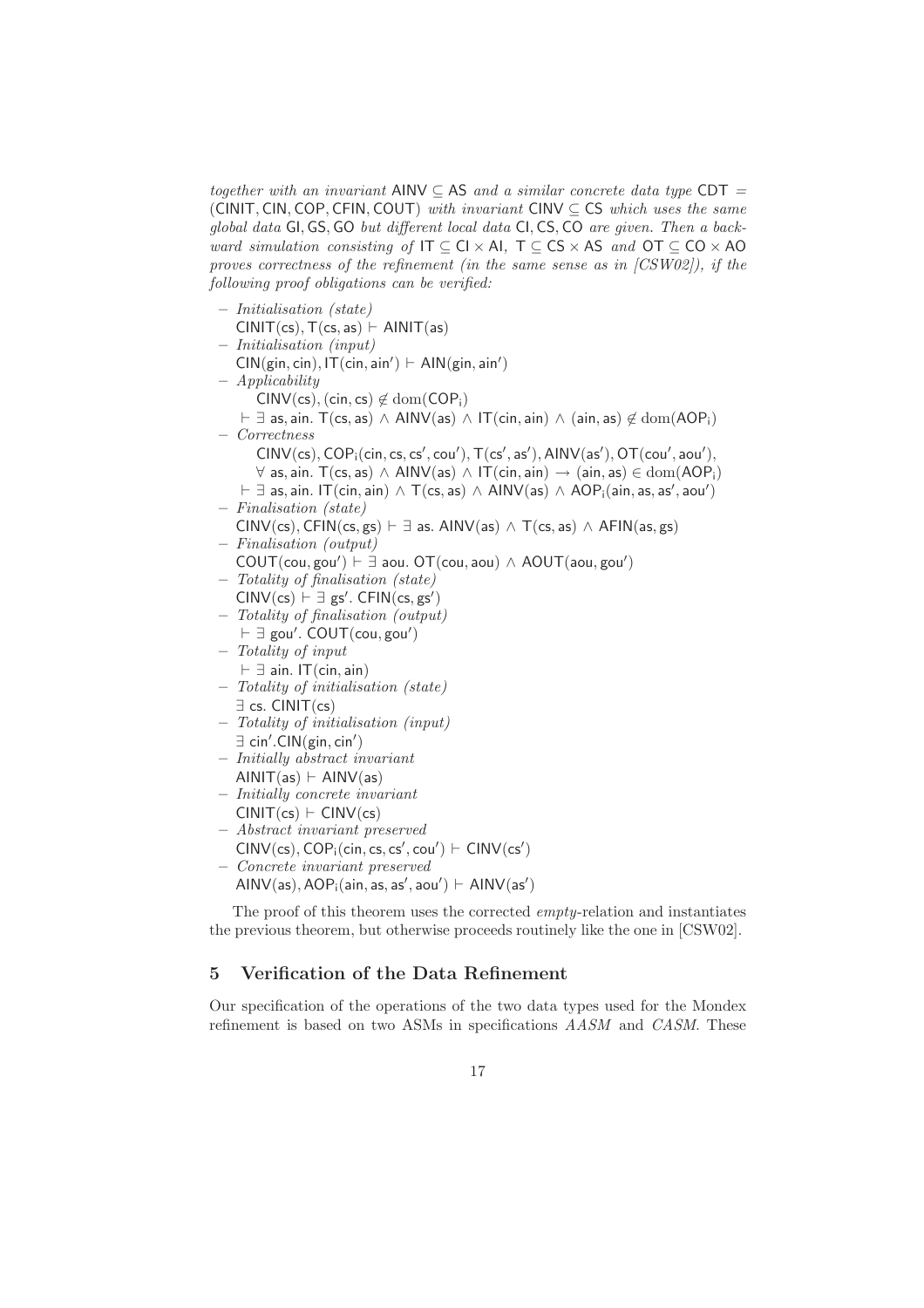two ASMs try to mimic the semantics of the data types as faithfully as possible (see [Sch05] for the general translation). We have not used these ASMs directly (so the top level ASM rules may still have flaws), but we have used parts of the ASM rules to define the individual operations of the data type by axioms in specifications *Mondex-AOP* and *Mondex-COP* like

 $COP(cs, cs') \leftrightarrow \langle RULE\#(cs) \rangle cs = cs'$ 

This equivalence defines the COP(cs, cs') to hold if and only if ASM rule RULE# started with cs has a terminating run that computes  $cs'$  as its result. We could have defined the operations without referring to an ASM altogether, doing so has the advantage that the principle of symbolic execution can still be used to automate proofs.

Apart from the auxiliary use of operational definitions instead of pure relations the specification mimics the structure of the Z specifications faithfully: STARTFROM# is now prefixed with ABORT#, input is read from a list of inputs, disjunctions with  $IGNORE\#$  operations that skip have been added etc.

The use of auxiliary operational definitions has the effect that the main proof obligations for data refinement, "Correctness" and "Concrete invariant preserved", have proofs which are nearly identical to the ones we did for ASM refinement (see the proofs of theorems correctness and cinv-ok in specification Mondex-refine in project Mondex on the web [KIV]). The only important differences are that instead of one proof for the full ASM rule we now have several proof obligations for the individual operations corresponding to cases in the ASM proof (lemmas ABORT-ACINV, REQ-ACINV etc. for correctness, ABORT-CINV, REQ-CINV etc. for invariance) and that the lemmas for  $ABORT \#$  and IGNORE# are used several times, since several operations now refer to it.

We have decided to merge the two refinements of the Mondex case study into one, so each operation calls  $\text{LOSEMSG}\#$  at the end, just as described for the ASM at the end of section 2.

This means that our concrete invariant cannot be BINV since the properties of the ether which have been specified with a predicate etherok(ether, . . .) that is part of the definition of BINV (see Appendix 8 for the exact definitions) do not hold for an ether where messages have been dropped. Instead we replace the old definition of etherok with

newetherok(ether, ...)  $\leftrightarrow \exists$  fullether. ether  $\subseteq$  fullether  $\land$  etherok(fullether, ...)

The new predicate<sup>7</sup> claims the existence of fullether, where no messages have been dropped, such that fullether has the properties specified in the old etherok predicate. fullether does not change during LOSEMSG#, otherwise it is modified just like ether. The new definition of etherok is used in the definition of the new

 $7$  The web presentation [KIV] uses the modified etherok definition given in specification Mondex-CINV, not a new predicate.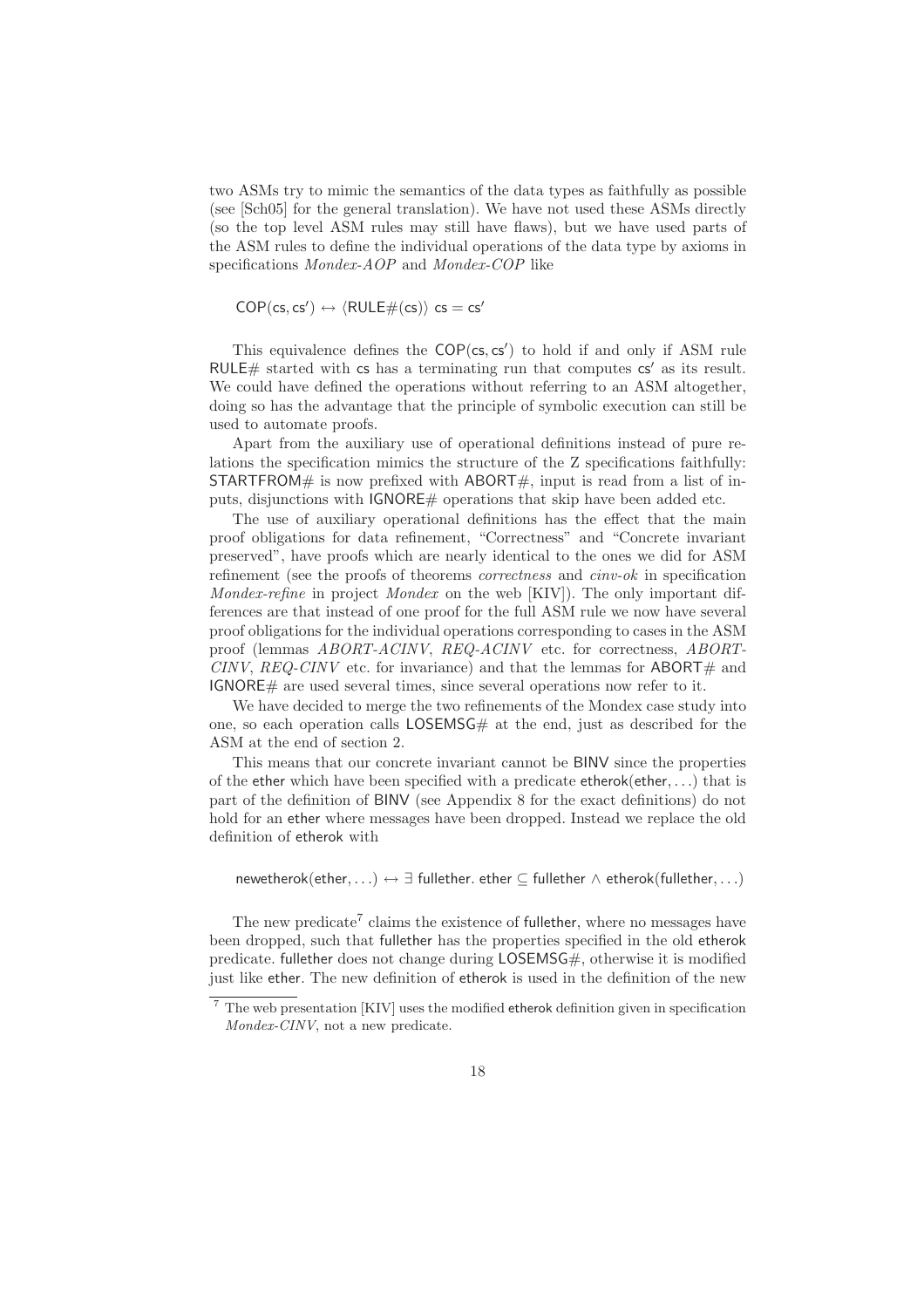invariant CINV for the concrete level. The backward simulation ABINV is left unchanged. It is just renamed to ACINV.

Summarizing, there is a little extra work required to cope with the redundancy of operations and the lossy ether, but essentially proofs are done by "copy-paste" from the ASM proofs. Of course a little additional effort is also needed to prove the remaining proof obligations (like totality of operations) and the security properties NoValueCreated and AllValueAccounted of the abstract specification. These are proved in specification *Mondex-Secprop*).

Summarizing, the effort to do the full case study was as follows

- 1 week was needed to get familiar with the case study and to set up the initial ASMs (Section 2).
- 1 week was needed to prove the essential proof obligations "correctness" and "invariance" for the ASM refinement as shown in (Section 3).
- 1 week was needed to specify the Mondex refinement theory of [CSW02] and to generalize the proof obligations to cope with invariants (Section 4).
- Finally, 1 week was necessary to prove the data refinement and to polish the theories for the web presentation (this section).

Of course the time needed to do the verification is influenced by the level of expertise with formal verification in general and with the KIV system in particular. Getting the work done in 4 weeks was helped by having a (nearly) correct simulation relation. Usually most of the time is not needed to verify the correct solution, but to find invariants and simulation relations incrementally. On the other hand, sticking to ASM refinement would have shortened the verification time. The main data refinement proofs for the Mondex refinement consist of 1839 proof steps with 372 interactions.

The effort required can be compared to the effort required for refinement proofs from another application domain which we did at around the same time as the original Mondex case study: verification of a compiler that compiles Prolog to code of the Warren abstract machine ([SA97], [SA98], [Sch99], [Sch01]). This case study required 9 refinements, and the statistical data ([Sch99], Chapter 19) show that each refinement in this case study needed on average about the same number of proof steps in KIV as the Mondex case study.

The ratio of interactions to proof steps is somewhat better in the WAM case study, since automation of refinement proofs increases over time: investing time to improve automation by adding rewrite rules becomes more important when similar steps are necessary in several refinements and when developing simulation relations iteratively. Summarizing, the Mondex case study is a medium-sized case study and a good benchmark for interactive theorem provers.

#### 6 A Security Model for Mondex Purses

Although the Mondex case study was the basis of an ITSEC E6 certification ([CB99]), the formal model abstracts away an important part of the security of the application. As the cryptographic protocols used to realize the value transfer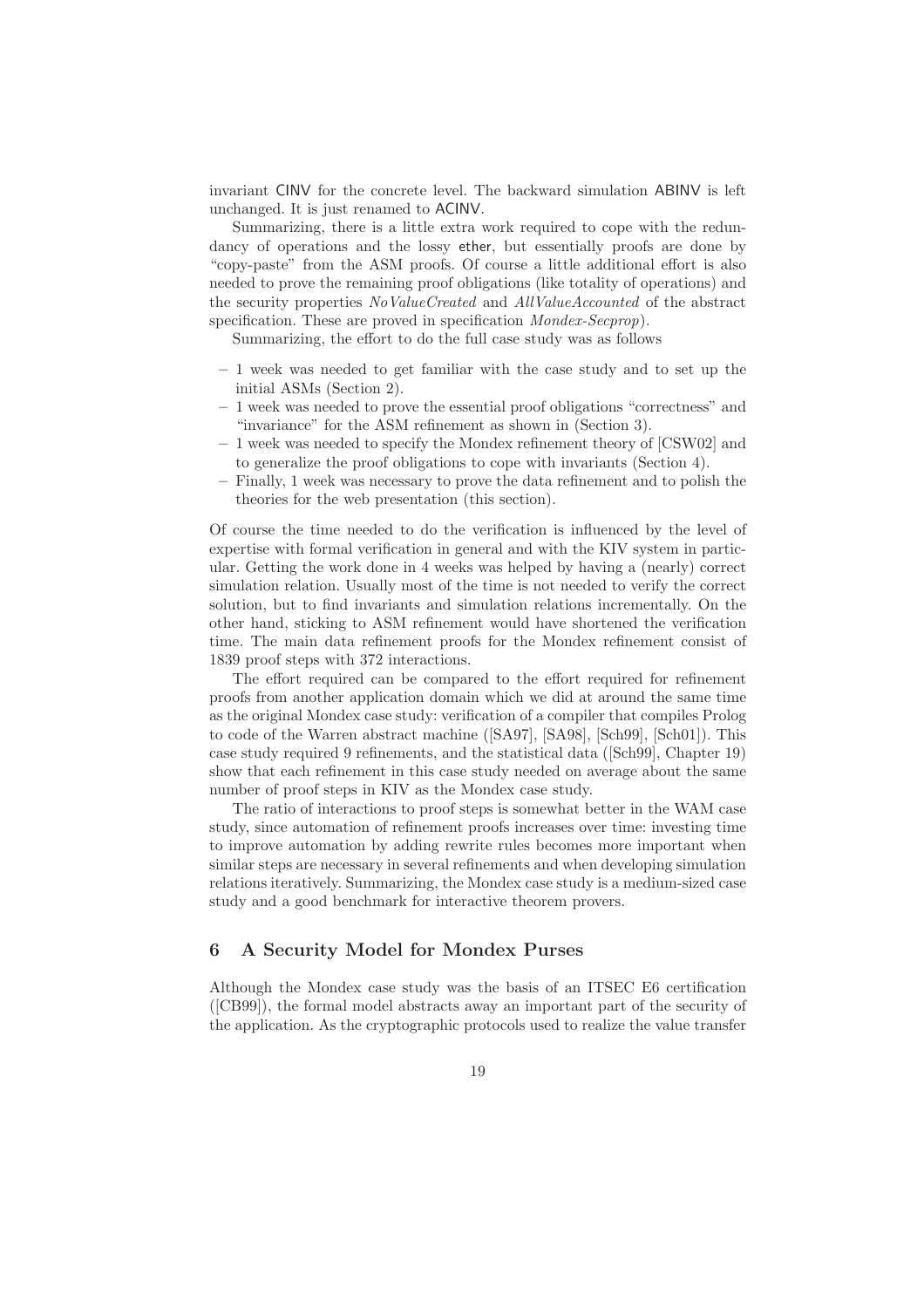were and are still, to our knowledge, undisclosed ([RSA04],[CCW96]) the formal model assumes the existence of unforgeable messages for requesting, transferring and acknowledging the transfer of a value. To complete the analysis of the application a model based on a theory of messages with abstract representations of the used cryptographic mechanisms should be specified and used to proof that the 'dangerous' messages actually cannot be forged.

The Mondex application is prepared to use different cryptographic algorithms in the value transfer protocol. It is generally assumed that DES and RSA were used to authenticate the value transfer ([DFG98],[CB99]). It is not too difficult to come up with a cryptographic protocol that ensures that its messages have the properties that are required for the abstract messages req, val and ack. Using DES as cryptographic algorithm a shared secret key is used for authentication of messages ([BGJY98]). A possible protocol written in a commonly used standard notation for cryptographic protocols ([Car94])is:

1. to  $\rightarrow$  from : {REQ,pdAuth(to)}<sub>Ks</sub>

2. from  $\rightarrow$  to : {VAL,pdAuth(from)}<sub>Ks</sub>

3. to  $\rightarrow$  from : {ACK,pdAuth(to)}<sub>Ks</sub>

In this protocol  $K_S$ : key denotes a secret key shared between all valid Mondex cards. REQ, VAL and ACK are pairwise distinct constants used to distinguish the three message types.

Using RSA makes things somewhat more complicated since individual key pairs and digital certificates should then be used. To ensure security for the next years keys with at least 1024 Bit length must be used. Given this key size the public key and the associated certificate of a Mondex card and the payload of the protocol messages cannot be transferred to the smart card in one step, due to restrictions of the communication interface of smart cards. Therefore some of the steps that are atomic on the concrete level of Mondex would have to be split up into several steps on the implementation level. This further complicates the refinement.

Assuming the DES-based protocol, the challenge to be solved is to verify the security of the Mondex application with this real cryptographic protocol instead of the special messages postulated as unforgeable in the Mondex case study in Z. Possible approaches generally used in the verification of cryptographic protocols are model-checking ([Low96], [BMV03]) or interactive verification ([Pau98],[Eva03]). Paulson's inductive approach has proven to be especially powerful by tackling complex industrial protocols ([Pau01]). We plan to use our ASM-based model for cryptographic protocols ([HGRS05]) for verification. Particularly interesting is the question whether the protocol with cryptographic operations can be proven to be a refinement of the concrete protocol of the original Mondex case study. We think such a refinement is possible, and the Mondex case study shows an elegant way to separate functional correctness and security into two refinements.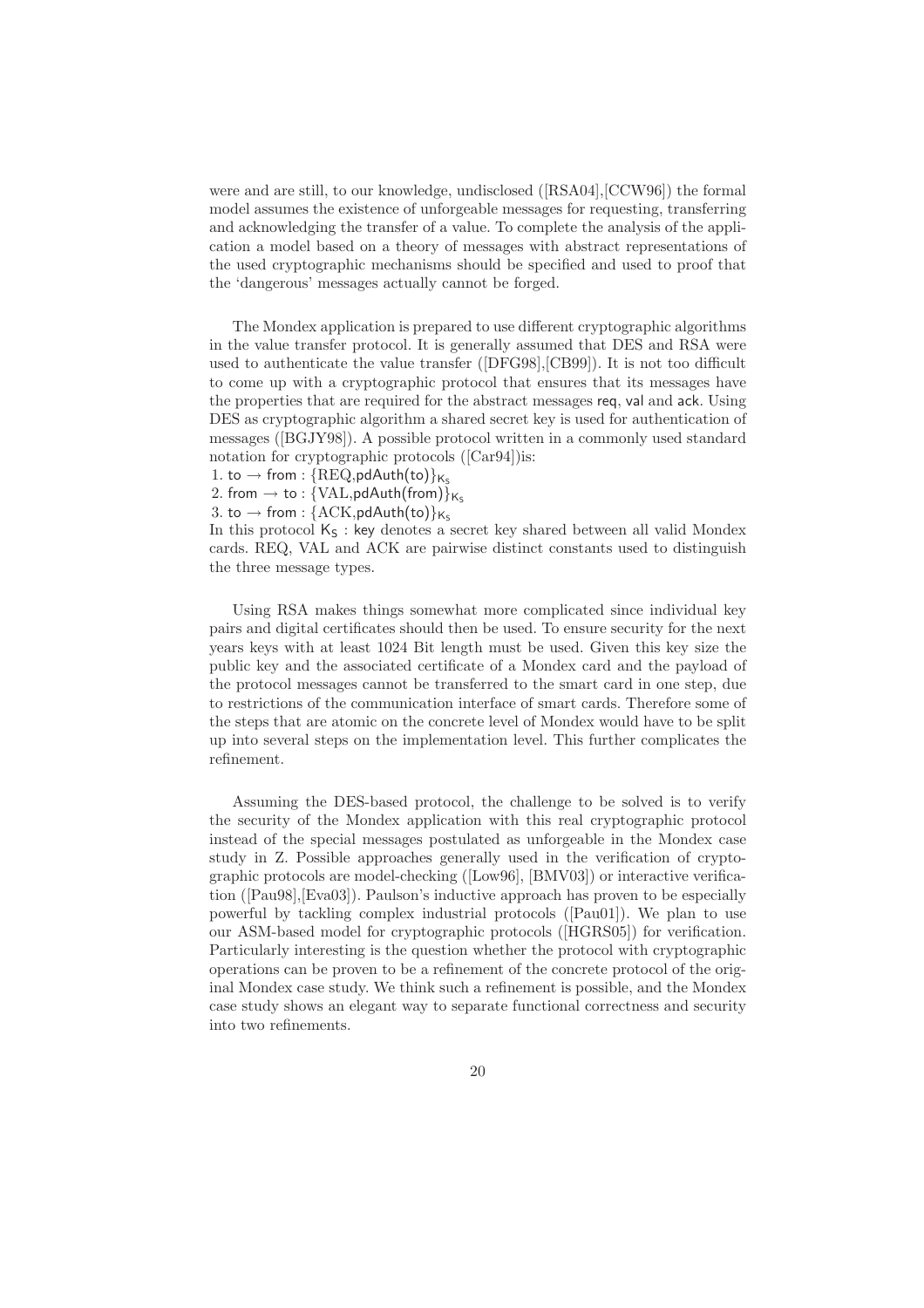#### 7 Conclusion and Further Work

We have specified and formally verified the full communication protocol of the Mondex case study with the KIV system. We have slightly improved the protocol to use one idle instead of two eaFrom and eaTo states. We have improved the theory of backward simulation in the contract approach to include invariants for the data types. Using the improved theory, the correctness proof for Mondex could be done as one refinement instead of two. We feel that the effort to do this was rather small compared to the effort we assume it has taken to write down proofs in [SCJ00] at nearly calculus level. Despite this great detail we were still able to find two small flaws: one in the underlying data refinement theory, where a proof obligation was missing and one in the invariant, where we had to add a totality property. Therefore we feel justified to recommend doing machine proofs as a means to increase confidence in the results.

As a second contribution we gave an alternative, concise specification of the refinement problem using ASMs. The fact that the main proofs are nearly identical to those for the original refinement indicates, that the ASMs are a good starting point to further improve the invariant and the verification technique.

One idea for further work is therefore to take the ideas of [HGRS05] to do a proper ASM refinement proof (that probably would use generalized forward simulation [Sch01] instead of backward simulation).

Another idea contained in the Mondex case study that we will try to address is that functional correctness and a security protocol as proposed Section 6 may be verified independently as two separate refinements.

Acknowledgement We like to thank Prof. Börger for pointing out the Mondex challenge to us.

#### References

- [BGJY98] M. Bellare, J. Garay, C. Jutla, and M. Yung. VarietyCash: a Multipurpose Electronic Payment System. In Proceedings of the 3rd USENIX Workshop on Electronic Commerce. USENIX, September 1998. URL: http://citeseer.ist.psu.edu/bellare98varietycash.html.
- [BMV03] David Basin, Sebastian Mödersheim, and Luca Viganò. An On-The-Fly Model-Checker for Security Protocol Analysis. In Proceedings of Esorics'03, LNCS 2808, pages 253–270. Springer-Verlag, Heidelberg, 2003.
- [Bör03] E. Börger. The ASM Refinement Method. Formal Aspects of Computing, 15 (1–2):237–257, November 2003.
- [BR95] E. Börger and D. Rosenzweig. The WAM—definition and compiler correctness. In Christoph Beierle and Lutz Plümer, editors, Logic Programming: Formal Methods and Practical Applications, volume 11 of Studies in Computer Science and Artificial Intelligence, pages 20–90. North-Holland, Amsterdam, 1995.
- [BS03] E. Börger and R. F. Stärk. Abstract State Machines—A Method for High-Level System Design and Analysis. Springer-Verlag, 2003.
- [Car94] Ulf Carlsen. Generating formal cryptographic protocol specifications. In IEEE Symposium on Research in Security and Privacy, pages 137–146. IEEE Computer Society, 1994.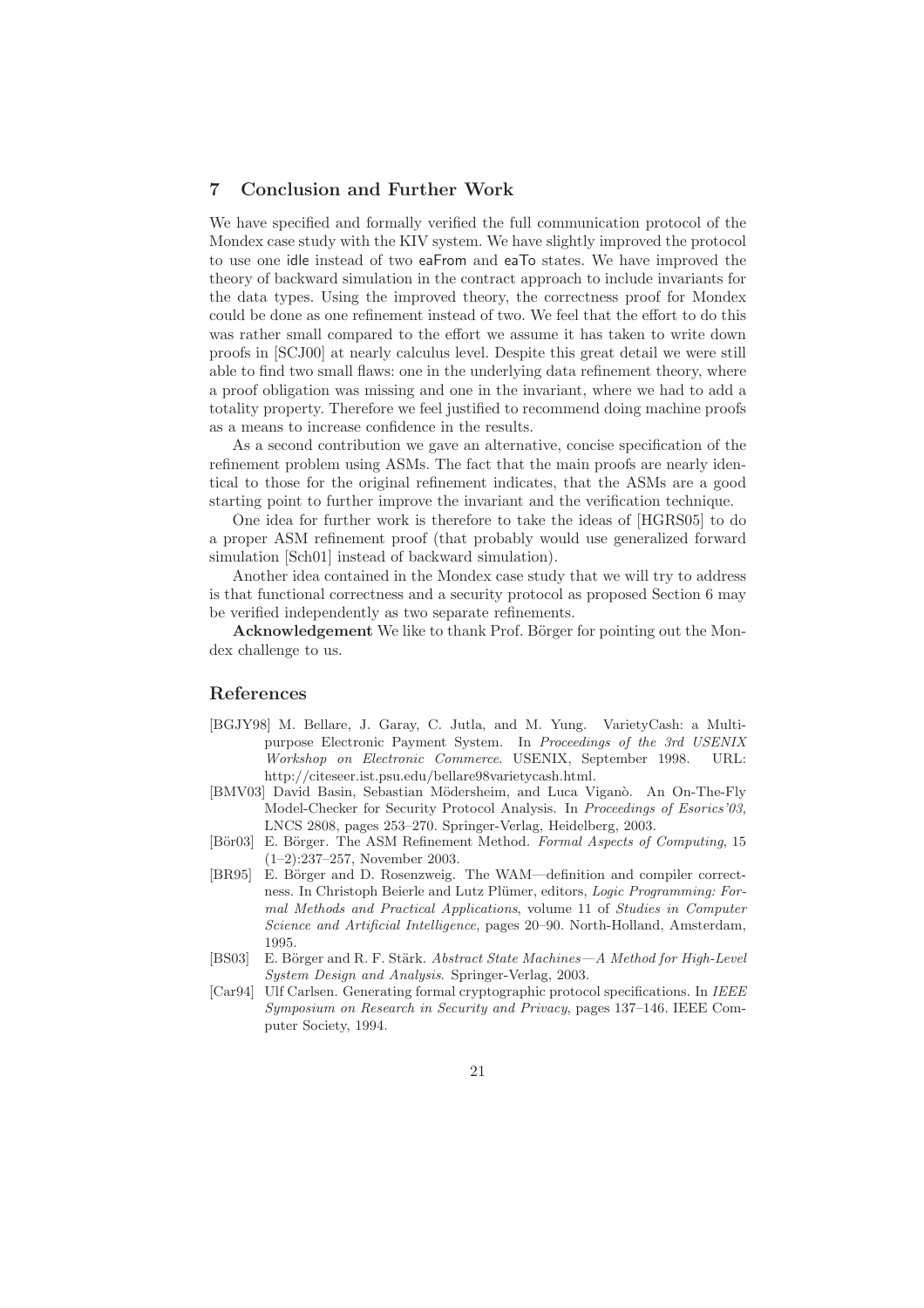- [CB99] UK ITSEC Certification Body. UK ITSEC SCHEME CERTIFI-CATION REPORT No. P129 MONDEX Purse. Technical report, UK IT Security Evaluation and Certification Scheme, 1999. URL: http://www.cesg.gov.uk/site/iacs/itsec/media/certreps/CRP129.pdf.
- [CCW96] E. K. Clemons, D. C. Croson, and B. W. Weber. Reengineering Money: The Mondex Stored Value Card and Beyond. In Proceedings of the 29th Annual Hawaii International Conference on Systems Sciences 1996. IEEE, 1996. URL: http://doi.ieeecomputersociety.org/10.1109/HICSS.1996.495345.
- [CoF04] CoFI (The Common Framework Initiative). Casl Reference Manual. LNCS 2960 (IFIP Series). Springer, 2004.
- [CSW02] D. Cooper, S. Stepney, and J. Woodcock. Derivation of Z Refinement Proof Rules: forwards and backwards rules incorporating input/output refinement. Technical Report YCS-2002-347, University of York, 2002. URL: http://wwwusers.cs.york.ac.uk/∼susan/bib/ss/z/zrules.htm.
- [DB01] J. Derrick and E. Boiten. Refinement in Z and in Object-Z : Foundations and Advanced Applications. FACIT. Springer, 2001.
- [DFG98] R. D'Amico, F. Fonseca, and D. Guerin. EPOS: Europe-wide IScard based Payment for Online services deliverable 1 volume 2 of 4. Technical report, EURESCOM Project 705, February 1998. URL: http://www.eurescom.de/public/projectresults/P700-series/705d1.htm.
- [Eva03] Neil Evans. Investigating Security Through Proof. PhD thesis, Royal Holloway University of London, 2003.
- [Far94] W. M. Farmer. Theory interpretation in simple type theory. In J. Heering et al., editor, Higher-Order Algebra, Logic, and Term Rewriting, volume 816 of Lecture Notes in Computer Science, pages 96–123. Springer-Verlag, 1994.
- [Gur95] M. Gurevich. Evolving algebras 1993: Lipari guide. In E. Börger, editor, Specification and Validation Methods, pages 9 – 36. Oxford University Press, 1995.
- [HGRS05] D. Haneberg, H. Grandy, W. Reif, and G. Schellhorn. Verifying Security Protocols: An ASM Approach. In D. Beauquier, E. Börger, and A. Slissenko, editors, 12th Int. Workshop on Abstract State Machines, ASM 05. University Paris 12 – Val de Marne, Créteil, France, March 2005.
- [HHS86] He Jifeng, C. A. R. Hoare, and J. W. Sanders. Data refinement refined. In B. Robinet and R. Wilhelm, editors, Proc. ESOP 86, volume 213 of Lecture Notes in Computer Science, pages 187–196. Springer-Verlag, 1986.
- [HKT00] D. Harel, D. Kozen, and J. Tiuryn. Dynamic Logic. MIT Press, 2000.
- [KIV] Web presentation of the mondex case study in KIV. URL: http://www.informatik.uni-augsburg.de/swt/projects/mondex.html.
- [Low96] G. Lowe. Breaking and fixing the Needham-Schroeder public-key protocol using FDR. In Tools and Algorithms for the Construction and Analysis of Systems (TACAS), volume 1055, pages 147–166. Springer-Verlag, 1996.
- [MCI] MasterCard International Inc. Mondex. URL: http://www.mondex.com.
- [Pau98] L. C. Paulson. The Inductive Approach to Verifying Cryptographic Protocols. J. Computer Security, 6:85–128, 1998.
- [Pau01] L. C. Paulson. Verifying the set protocol. In R. Gore, A. Leitsch, and T. Nipkow, editors, IJCAR 2001: International Joint Conference on Automated Reasoning, Siena, Italy, 2001. Springer LNCS 2083.
- [RE03] W. Rankl and W. Effing. Smart Card Handbook. John Wiley & Sons, 3rd edition, 2003.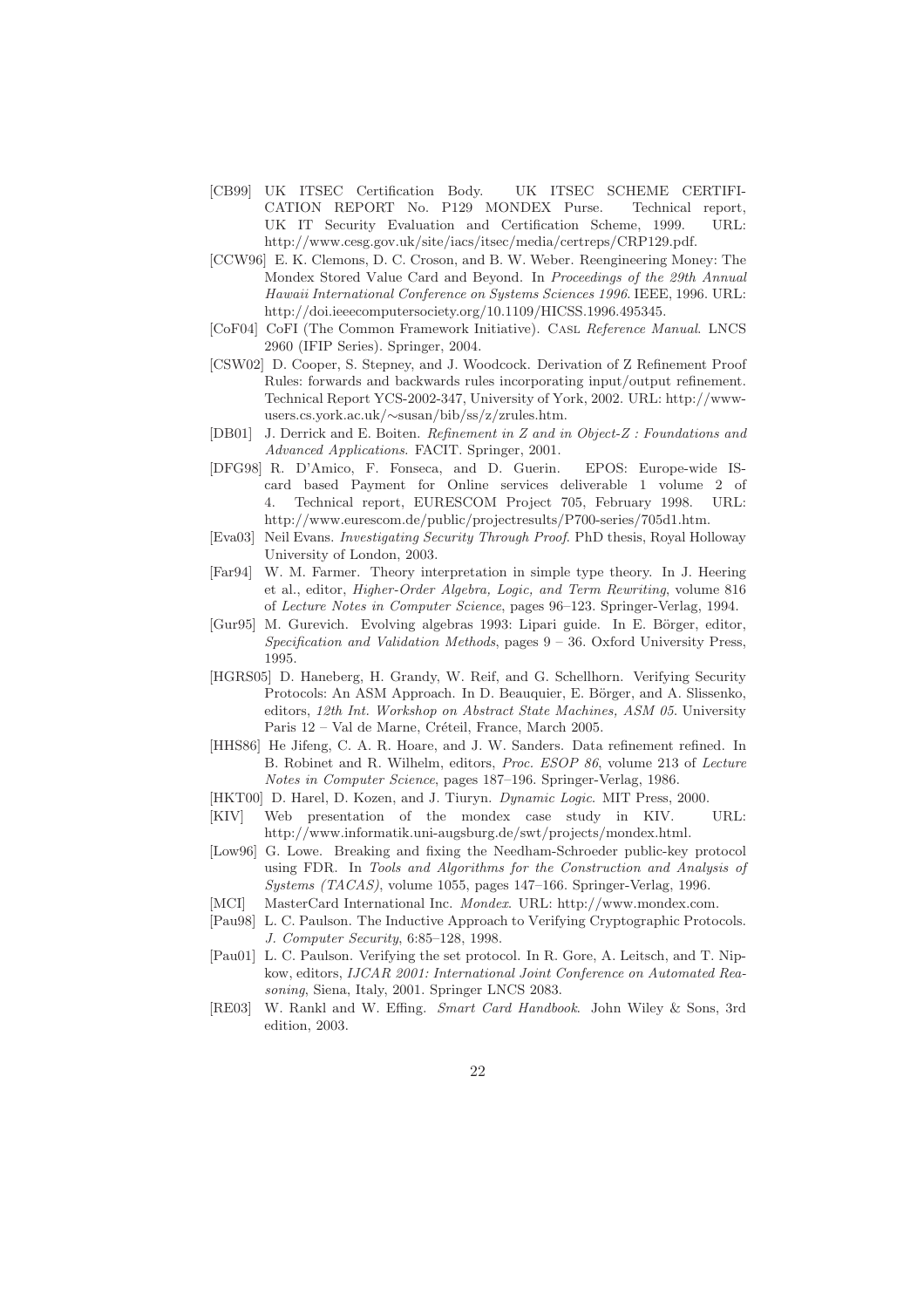- [Rei92] W. Reif. Correctness of Generic Modules. In Nerode and Taitslin, editors, Symposium on Logical Foundations of Computer Science, LNCS 620, Berlin, 1992. Logic at Tver, Tver, Russia, Springer.
- [RSA04] RSA. What is Mondex?, 2004. URL: http://www.rsasecurity.com/rsalabs/ node.asp?id=2288.
- [RSSB98] W. Reif, G. Schellhorn, K. Stenzel, and M. Balser. Structured specifications and interactive proofs with KIV. In W. Bibel and P. Schmitt, editors, Automated Deduction—A Basis for Applications, volume II: Systems and Implementation Techniques, chapter 1: Interactive Theorem Proving, pages 13 – 39. Kluwer Academic Publishers, Dordrecht, 1998.
- [SA97] G. Schellhorn and W. Ahrendt. Reasoning about Abstract State Machines: The WAM Case Study. Journal of Universal Computer Science (J.UCS), 3(4):377–413, 1997. URL: http://hyperg.iicm.tu-graz.ac.at/jucs/.
- [SA98] G. Schellhorn and W. Ahrendt. The WAM Case Study: Verifying Compiler Correctness for Prolog with KIV. In W. Bibel and P. Schmitt, editors, Automated Deduction—A Basis for Applications, pages 165 – 194. Kluwer Academic Publishers, Dordrecht, 1998.
- [Sch99] Gerhard Schellhorn. Verification of Abstract State Machines. PhD thesis, Universität Ulm, Fakultät für Informatik, 1999. URL: http://www.informatik.uni-augsburg.de/lehrstuehle/swt/se/publications/.
- [Sch01] G. Schellhorn. Verification of ASM Refinements Using Generalized Forward Simulation. Journal of Universal Computer Science (J.UCS), 7(11):952–979, 2001. URL: http://hyperg.iicm.tu-graz.ac.at/jucs/.
- [Sch05] G. Schellhorn. ASM Refinement and Generalizations of Forward Simulation in Data Refinement: A Comparison. Journal of Theoretical Computer Science, vol. 336, no. 2-3:403–435, May 2005.
- [SCJ00] S. Stepney, D. Cooper, and Woodcock J. AN ELECTRONIC PURSE Specification, Refinement, and Proof. Technical monograph PRG-126, Oxford University Computing Laboratory, July 2000. URL: http://wwwusers.cs.york.ac.uk/∼susan/bib/ss/z/monog.htm.
- [Spi92] J. M. Spivey. The Z Notation: A Reference Manual. Prentice Hall International Series in Computer Science, 2nd edition, 1992.
- [WD96] J. C. P. Woodcock and J. Davies. Using Z: Specification, Proof and Refinement. Prentice Hall International Series in Computer Science, 1996.
- [Woo06] J. Woodcock. Mondex case study, 2006. URL: http://qpq.csl.sri.com/vsr/ shared/MondexCaseStudy/.

#### 8 Appendix: Definition of the Invariant and the Simulation Relation

The backward simulation used in the ASM proofs as well as in the data refinement proof is  $ACINV = ABINV$ , the invariant used in the ASM refinement proof is BINV. The invariant CINV for the data refinement proof is derived from BINV as described in Section 5. The definitions are copied from the specifications BINV and Mondex-ASM-refine in project Mondex on the Web [KIV]. Remarks at the end of the line give the correspondence to the properties of [SCJ00]: PD is the payment details property of section 4.3.2, P-1 to P-4 are the purse properties of section 4.6, and B-1 to B-16 are the invariants of section 5.3. Property B-14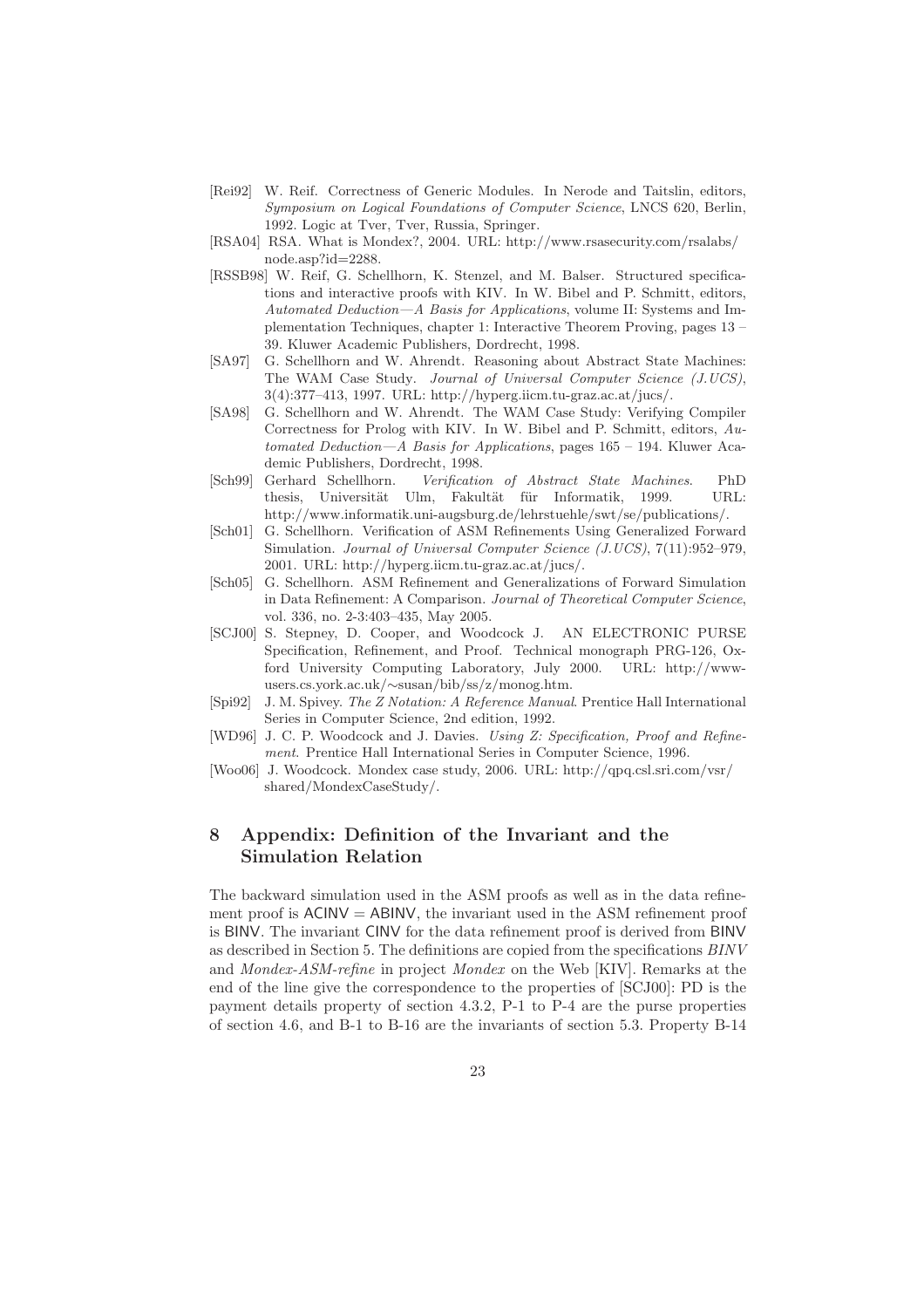and B-15 are the only properties that refers to logs that have been moved to a central archive, so it was left off. Property B-16 is implied by B-10 and B-12 and therefore removed.

| BINV(balance, exLog, state, nextSeqNo, pdAuth, ether)<br>purseok(balance, state, nextSeqNo, pdAuth)<br>$\longleftrightarrow$<br>$\wedge$ etherok(exLog, state, nextSeqNo, pdAuth, ether)<br>$\land$ exLogok(exLog, state, nextSeqNo, pdAuth)<br>$\wedge$ logsfin(exLog) | B-13         |
|-------------------------------------------------------------------------------------------------------------------------------------------------------------------------------------------------------------------------------------------------------------------------|--------------|
| purseok(balance, state, nextSeqNo, pdAuth)                                                                                                                                                                                                                              |              |
| $\leftrightarrow$ $\forall$ na. authentic(na)                                                                                                                                                                                                                           |              |
|                                                                                                                                                                                                                                                                         |              |
| $\rightarrow$ (state(na) = epr                                                                                                                                                                                                                                          |              |
| $\rightarrow$ pdAuth(na).from = na                                                                                                                                                                                                                                      |              |
| $\land$ pdAuth(na).from $\neq$ pdAuth(na).to                                                                                                                                                                                                                            | PD.          |
| $\land$ pdAuth(na).value $\leq$ balance(na)                                                                                                                                                                                                                             | $P-2$        |
| $\land$ pdAuth(na).fromno $\lt$ nextSeqNo(na))                                                                                                                                                                                                                          | $P-2$        |
| $\wedge$ ( (state)(na) = epv                                                                                                                                                                                                                                            |              |
| $\rightarrow$ pdAuth(na).to = na                                                                                                                                                                                                                                        | added to P-3 |
| $\land$ pdAuth(na).from $\neq$ pdAuth(na).to                                                                                                                                                                                                                            | PD.          |
|                                                                                                                                                                                                                                                                         |              |
| $\land$ pdAuth(na).tono $\lt$ nextSeqNo(na)                                                                                                                                                                                                                             | $P-3$        |

|     | $\land$ pdAuth(na).tono < nextSeqNo(na)      |              | $P-3$ |
|-----|----------------------------------------------|--------------|-------|
|     | $\land$ authentic((pdAuth)(na).from))        | added to P-3 |       |
| Λ ( | $(\text{state})(na) = epa$                   |              |       |
|     | $\rightarrow$ pdAuth(na).from = na           | added to P-4 |       |
|     | $\land$ pdAuth(na).from $\neq$ pdAuth(na).to |              | PD.   |
|     | $\land$ pdAuth(na).fromno < nextSeqNo(na)    |              | $P-4$ |
|     | $\wedge$ authentic(pdAuth(na).to))           | added to P-4 |       |
|     |                                              |              |       |

etherok(exLog, state, nextSeqNo, pdAuth, ether)

| $\leftrightarrow \forall$ pd. |                                           |                                                                                                                                                                                                                                                                                                                                                                                                                                                                                                                                                                                                                                                                                                                                  |
|-------------------------------|-------------------------------------------|----------------------------------------------------------------------------------------------------------------------------------------------------------------------------------------------------------------------------------------------------------------------------------------------------------------------------------------------------------------------------------------------------------------------------------------------------------------------------------------------------------------------------------------------------------------------------------------------------------------------------------------------------------------------------------------------------------------------------------|
|                               |                                           | $B-2$                                                                                                                                                                                                                                                                                                                                                                                                                                                                                                                                                                                                                                                                                                                            |
|                               | $\wedge$ authentic(pd.to))                | $B-1$                                                                                                                                                                                                                                                                                                                                                                                                                                                                                                                                                                                                                                                                                                                            |
|                               |                                           |                                                                                                                                                                                                                                                                                                                                                                                                                                                                                                                                                                                                                                                                                                                                  |
|                               |                                           | $B-3, B-4$                                                                                                                                                                                                                                                                                                                                                                                                                                                                                                                                                                                                                                                                                                                       |
|                               | $\land$ pd.tono < (nextSeqNo)(pd.to)      | $B-3, B-4$                                                                                                                                                                                                                                                                                                                                                                                                                                                                                                                                                                                                                                                                                                                       |
|                               | $\wedge$ authentic(pd.to)                 | added to $B-3$ , $B-4$                                                                                                                                                                                                                                                                                                                                                                                                                                                                                                                                                                                                                                                                                                           |
|                               | $\wedge$ authentic(pd.from))              | added to $B-3$ , $B-4$                                                                                                                                                                                                                                                                                                                                                                                                                                                                                                                                                                                                                                                                                                           |
|                               |                                           |                                                                                                                                                                                                                                                                                                                                                                                                                                                                                                                                                                                                                                                                                                                                  |
|                               |                                           | B-9                                                                                                                                                                                                                                                                                                                                                                                                                                                                                                                                                                                                                                                                                                                              |
|                               |                                           |                                                                                                                                                                                                                                                                                                                                                                                                                                                                                                                                                                                                                                                                                                                                  |
|                               |                                           |                                                                                                                                                                                                                                                                                                                                                                                                                                                                                                                                                                                                                                                                                                                                  |
|                               |                                           | $B-10$                                                                                                                                                                                                                                                                                                                                                                                                                                                                                                                                                                                                                                                                                                                           |
|                               |                                           |                                                                                                                                                                                                                                                                                                                                                                                                                                                                                                                                                                                                                                                                                                                                  |
|                               |                                           |                                                                                                                                                                                                                                                                                                                                                                                                                                                                                                                                                                                                                                                                                                                                  |
|                               | $\vee$ from Logged(pd, ex $\text{Log}$ )) | B-11                                                                                                                                                                                                                                                                                                                                                                                                                                                                                                                                                                                                                                                                                                                             |
|                               |                                           |                                                                                                                                                                                                                                                                                                                                                                                                                                                                                                                                                                                                                                                                                                                                  |
|                               | $\vee$ from Logged(pd, exLog)             |                                                                                                                                                                                                                                                                                                                                                                                                                                                                                                                                                                                                                                                                                                                                  |
|                               |                                           | B-12                                                                                                                                                                                                                                                                                                                                                                                                                                                                                                                                                                                                                                                                                                                             |
|                               |                                           | $req(pd) \in \text{ether}$<br>$\rightarrow$ pd.tono < (nextSeqNo)(pd.to)<br>$\wedge$ ( val(pd) $\in$ ether $\vee$ ack(pd) $\in$ ether<br>$\rightarrow$ pd.fromno < (nextSeqNo)(pd.from)<br>$\wedge$ (from In Epr(pd, pd Auth, state)<br>$\rightarrow \neg \text{ val}(pd) \in \text{ether} \land \neg \text{ack}(pd) \in \text{ether}$<br>$\wedge$ ( req(pd) $\in$ ether $\wedge \neg$ ack(pd) $\in$ ether<br>$\leftrightarrow$ toInEpv(pd, pdAuth, state)<br>$\leftrightarrow \vee \text{ toLogged}(pd, \text{exLog}))$<br>$\wedge$ ( val(pd) $\in$ ether $\wedge$ toInEpv(pd, pdAuth, state)<br>$\rightarrow$ from InEpa(pd, pdAuth, state)<br>$\wedge$ (from In Epa(pd, pd Auth, state)<br>$\rightarrow$ req(pd) $\in$ ether) |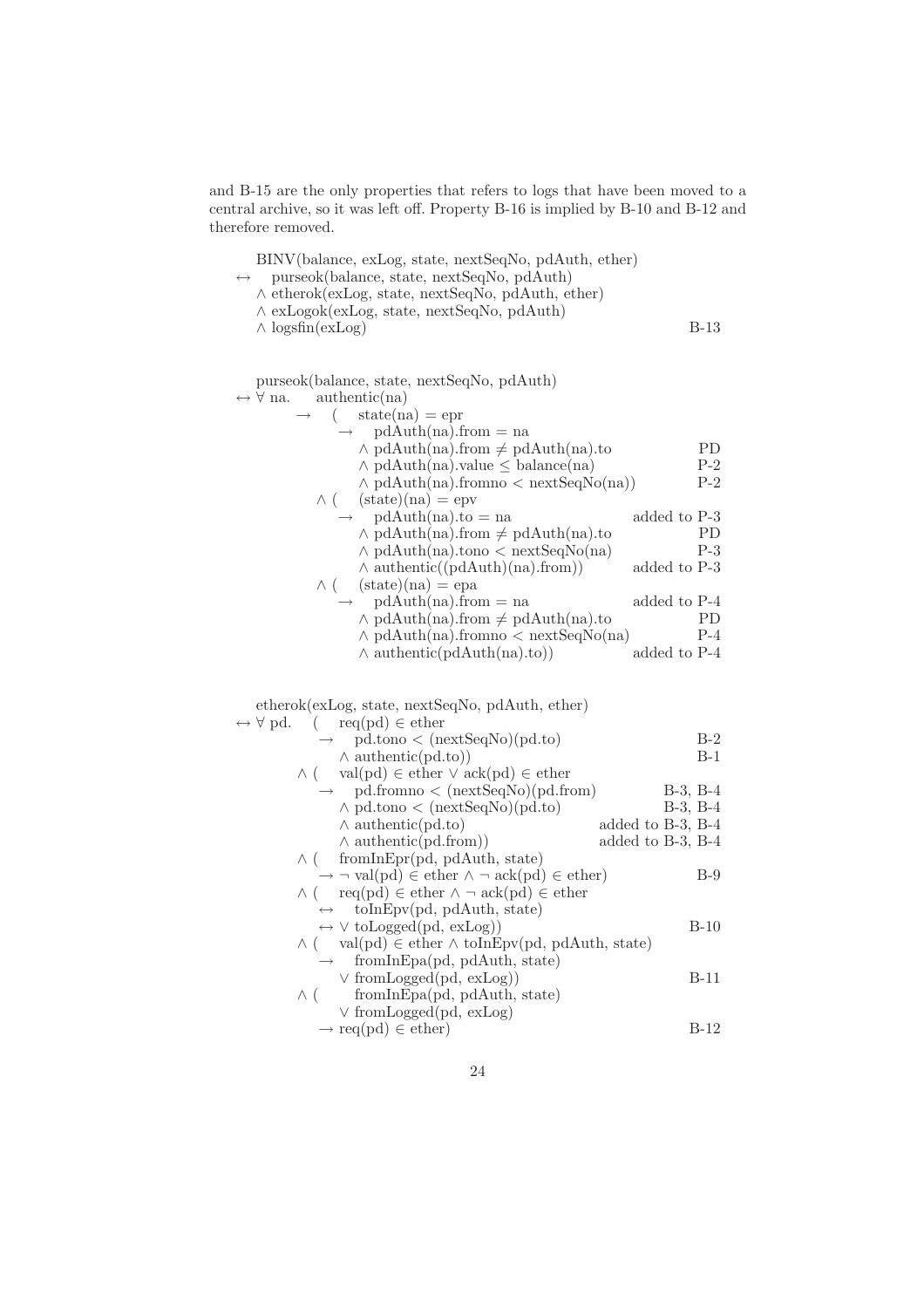exLogok(exLog, state, nextSeqNo, pdAuth)  $\leftrightarrow \forall$  pd, na. (fromLogged(pd, exLog)  $\text{pd}.\text{from} \text{no} < (\text{nextSeqNo})(\text{pd}.\text{from}) \qquad \qquad \text{B-5}$   $\land$  (  $\qquad \qquad \text{state}(\text{pd}.\text{from}) = \text{epr}$  $\text{state}( \text{pd}.\text{from}) = \text{epr}$  $\vee$  state(pd.from) = epa  $\rightarrow$  pd.fromno  $\lt$  pdAuth(pd.from).fromno)) B-7 ∧ ( toLogged(pd, exLog)  $\rightarrow$  pd.tono < nextSeqNo(pd.to) B-6  $\wedge$  ( state(pd.to) = epv  $\rightarrow$  pd.tono  $\lt$  pdAuth(pd.to).tono)) B-8  $\land$  ( authentic(na)  $\land$  pd  $\in$  exLog(na)  $\rightarrow$  (pd.to = na  $\lor$  pd.from = na) P-1<br>  $\land$  pd.to  $\neq$  pd.from) PD  $\land$  pd.to  $\neq$  pd.from) fromLogged(pd, exLog)  $\leftrightarrow$  authentic(pd.from)  $\land$  pd  $\in$  exLog(pd.from) toLogged(pd, exLog)  $\leftrightarrow$  authentic(pd.to)  $\land$  pd  $\in$  exLog(pd.to) fromInEpa(pd, pdAuth, state)  $\leftrightarrow$  authentic(pd.from)  $\land$  pd = pdAuth(pd.from)  $\wedge$  state(pd.from) = epa fromInEpr(pd, pdAuth, state)  $\leftrightarrow$  authentic(pd.from)  $\land$  pd = pdAuth(pd.from)  $\wedge$  state(pd.from) = epr toInEpv(pd, pdAuth, state)  $\leftrightarrow$  authentic(pd.to) ∧ pd = pdAuth(pd.to) ∧ state(pd.to) = epv logsfin(exLog) ↔ (∃ pds. ∀ pd. toLogged(pd, exLog) ↔ pd ∈ pds)

 $ABINV(balance, lost, balance_0, exLog, state,$ nextSeqNo, pdAuth, ether, outmsg) ↔ ∃ maybelost, chosenlost, definitelylost. maybeLost(exLog, pdAuth, state, maybelost) ∧ definitelyLost(exLog, pdAuth, state, definitelylost) ∧ chosenlost ⊆ maybelost  $\land$  balandlostok(balance, lost, balance<sub>0</sub>, chosenlost, definitelylost, maybelost)